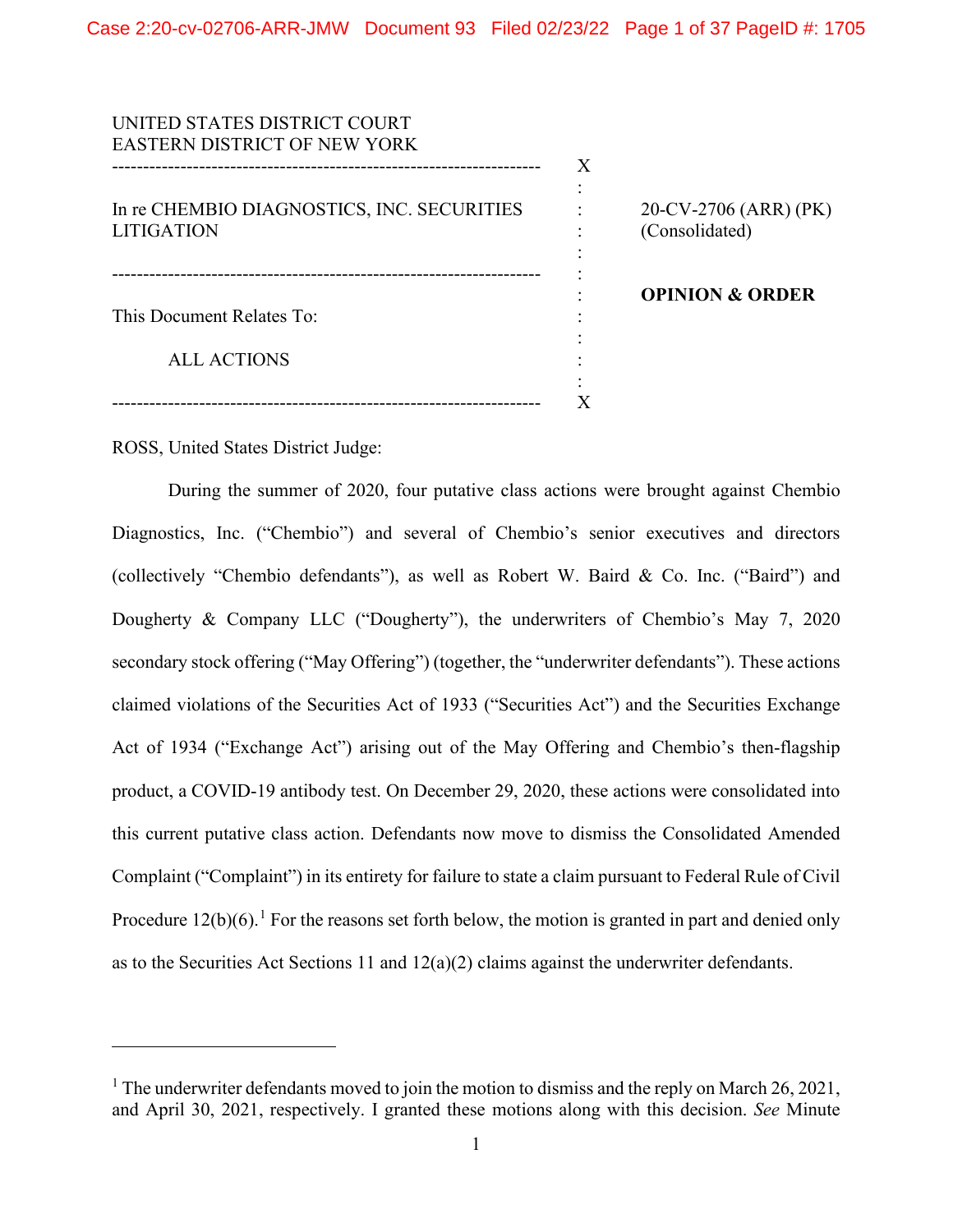#### **BACKGROUND**

# **A. Factual Background**<sup>2</sup>

Lead plaintiffs represent two proposed classes of investors in Chembio, a Nevada corporation headquartered in Hauppauge, New York that develops and sells diagnostic solutions and products for the treatment, detection, and diagnosis of infectious diseases. Consolidated Am. Compl. ¶¶ 1, 4, 34–36 ("CAC"), ECF No. 64. Chembio's diagnostic technology relies primarily on its Dual Path Platform® ("DPP") technology, which the company advertises as "mak[ing] testing faster, more accurate, and more cost effective." *Id.* ¶ 4.

On February 4, 2020, the Secretary of the Department of Health and Human Services determined, pursuant to Section 564 of the Federal Food, Drug, and Cosmetic Act, 21 U.S.C. § 360bbb-3, that the COVID-19 outbreak in the United States was a public health emergency with significant potential to affect national security or the health and security of United States citizens living abroad. CAC ¶ 141. Pursuant to this declaration, the Food and Drug Administration ("FDA") began granting emergency use authorizations ("EUAs") for COVID-19 diagnostic and antibody tests. *See id.* ¶¶ 145–46. An EUA is a temporary approval of a product relevant to the declared public health emergency and requires a less rigorous review process than the FDA's process for regular, long-term approval. *See id.* ¶¶ 147−48. While regular FDA approval is granted only once the Agency has determined that there is "substantial evidence," based on adequate and well-controlled investigations, that the product will have the effect it is intended to have, an EUA can be issued if "it is reasonable to believe that . . . the product *may* be effective." *Id.* ¶ 148

Entries, Feb. 23, 2022.

 $<sup>2</sup>$  At the motion to dismiss stage, I accept as true all facts pleaded by plaintiffs, as drawn from the</sup> Complaint and draw all reasonable inferences in plaintiffs' favor. *See Lundy v. Cath. Health Sys. of Long Island Inc.*, 711 F.3d 106, 113 (2d Cir. 2013).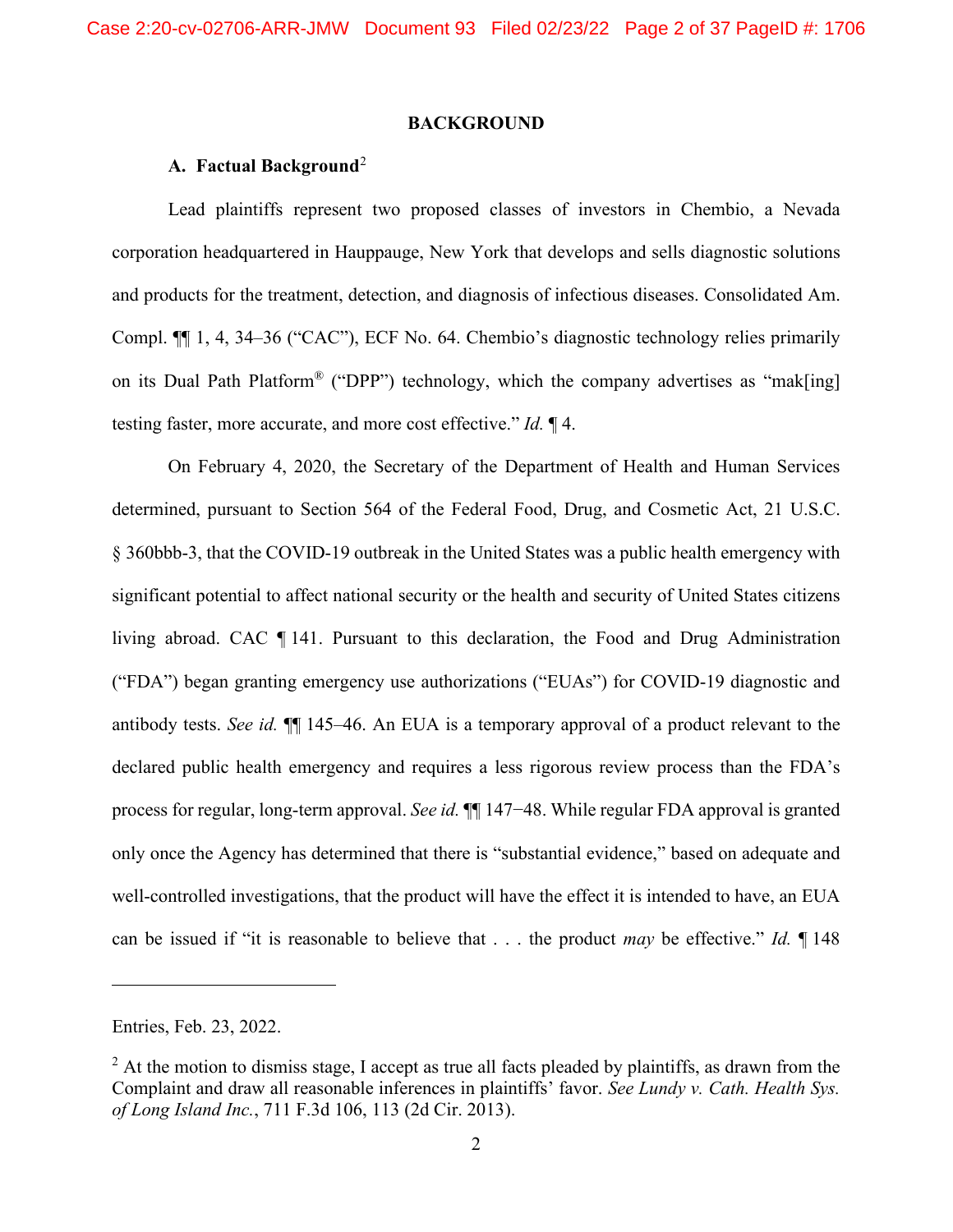(alteration and emphasis in original). The FDA assesses the potential effectiveness of possible EUA products on a case-by-case basis using a risk-benefit analysis. *Id.* The EUA will then last as long as the public health emergency declaration persists and, if sought by the FDA, additional testing confirms that the product meets the FDA's criteria. *See id.* ¶¶ 147–48.

On March 12, 2020, Chembio announced that it would leverage its DPP technology to create a COVID-19 antibody test. *Id.* ¶ 6. On March 31, 2020, Chembio announced the launch of its DPP COVID-19 IgM/IgG<sup>3</sup> System (the "Test"). *Id.* ¶¶ 6, 198. The Test is a single-use test of a blood, serum, or plasma sample to determine whether the person who provided that sample is infected—or has previously been infected—with COVID-19. *Id.* ¶¶ 172, 198.

Chembio applied to the FDA for an EUA for the Test. *See id.* ¶¶ 6, 198. Regarding the Test's ability to positively identify the presence of COVID-19 antibodies, Chembio represented to the FDA that the Test had a 77.4% rate for Immunoglobulin M (IgM), an 87.1% rate for Immunoglobulin G (IgG), and a 93.5% rate for combined IgM/IgG. *Id.* ¶ 174. Chembio further represented that the Test was 94.4% likely to correctly identify the *absence* of COVID-19 antibodies. <sup>4</sup> *See id.* ¶¶ 165, 174. On April 14, 2020, the FDA issued an EUA to use the Test solely in laboratory settings. *Id.* ¶¶ 10, 73. Chembio was one of the first companies to earn an EUA for a COVID-19 test. *Id.* ¶ 10. Chembio's stock rose from a closing price of \$3.10 per share on March 11, 2020 to \$15.54 per share on April 24, 2020. *Id.* ¶ 13.

 $3 \text{ Immunoglobulin G (IgG) and Immunoglobulin M (IgM) are the antibodies most likely to be found.}$ in the blood following a viral infection. IgM is the first antibody produced to fight a new infection and is commonly detectable after four to seven days; as it is short-lived, it may indicate that the virus is still present. IgG also protects against infections but is not produced until seven to fourteen days after infection, and remains detectable in the blood for months to years after infection. CAC ¶ 152.

<sup>&</sup>lt;sup>4</sup> This data was also included in the product insert for the Test, which was available to investors and accompanied the product when it was distributed to the public. CAC ¶ 200.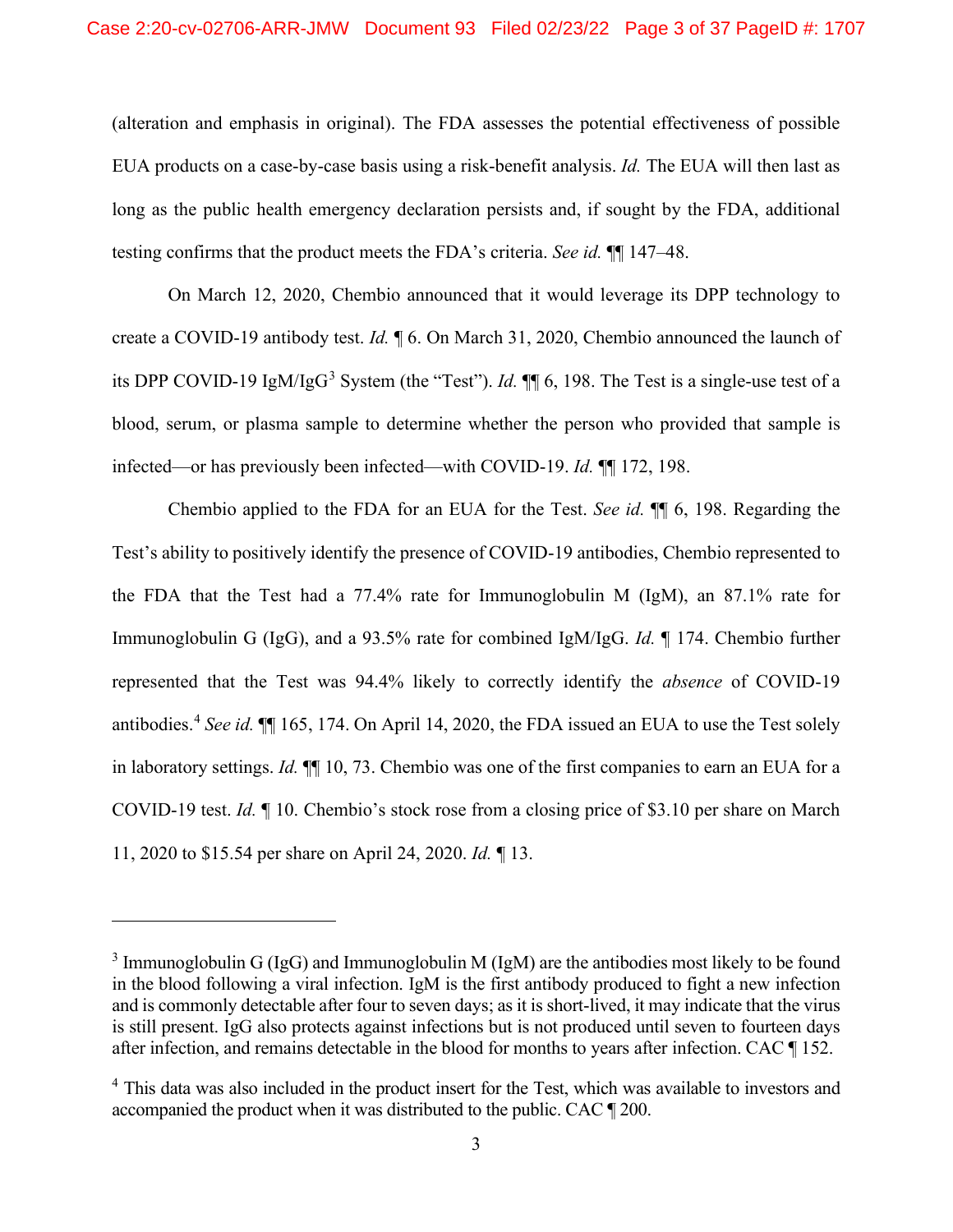After granting the EUA for laboratory settings, the FDA ordered further evaluations of the Test. *See* Sigismondi Decl. in Supp. of Mot. to Dismiss ("Sigismondi Decl."), Ex. B ("May 22 Email"), ECF No. 84-1. The Test was independently evaluated by the Department of Health and Human Services, the National Institutes of Health, and the National Cancer Institute (together referred to as "NCI evaluation"). CAC ¶ 17. Sometime between April 14 and May 15, 2020, Chembio also submitted a request to amend its EUA to allow use of the Test in point-of-care settings. May 22 Email. During a call on April 29, 2020 (the "April 29 call"), the FDA informed Chembio that the NCI evaluation demonstrated higher false negative and false positive rates than the data Chembio had submitted. CAC ¶ 181. According to a summary later sent by the FDA to Chembio, the Agency informed Chembio on the call that it "had concerns regarding the results of the NCI evaluation" and, because of these concerns, "would not be moving forward, at that time," with Chembio's amendment request. May 22 Email. The summary also states that the FDA provided Chembio with the complete NCI evaluation results on April 30, 2020, one day after the call. *Id.* Between April 29, 2020 and May 15, 2020, Chembio submitted to the FDA the results from additional studies of the Test.<sup>5</sup> *Id.*; *see* CAC ¶ 184.

After the April 29 call, Chembio held a series of events to promote the May Offering. On May 4, 2020, Chembio conducted a conference call with investors in which Richard L. Eberly, Chembio's Chief Executive Officer ("CEO") and President since March 16, 2020, and Gail S. Page, Chembio's Executive Chair of the Board and former interim CEO, participated. CAC ¶¶ 37, 39, 206. On the call, Mr. Eberly stated, "[t]he accuracy of the [Test] after [eleven] days post the onset of symptoms is 100% for total antibodies. This is based on our data that was submitted to

<sup>&</sup>lt;sup>5</sup> The May 22 email identifies two additional studies: one independent study conducted by Richmond University Medical Center (RUMC) and one study performed by Chembio and Stony Brook University Hospital (SBUH). May 22 Email.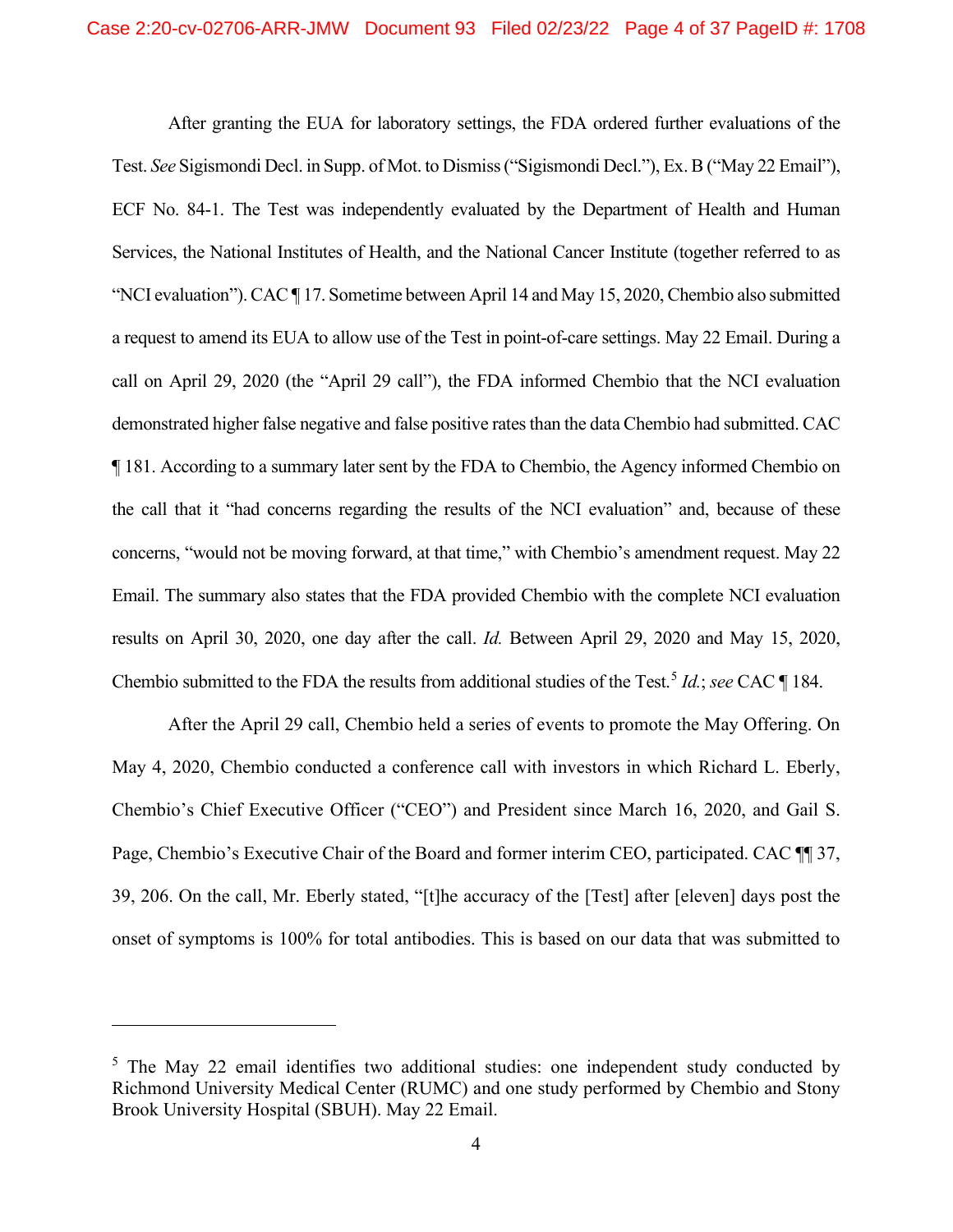and reviewed by the FDA for the EUA." *Id.* ¶ 206. Mr. Eberly also stated, "we expect [the Test] to drive significant incremental revenue in the future and will be a main driver in the infectious disease vertical. . . . We are . . . confident in our ability to take [a] significant share in this market and sustain a leadership position for the long term." *Id.* In response to a question about future revenue, Mr. Eberly replied, "We're hopeful that demand will continue to grow. So . . . as our capacity expands, we'll be able to sell everything we make." *Id.* ¶ 208. In response to a question about Chembio's antibody testing competitors, Ms. Page said, since Chembio was "the only one with [a] finger-stick [test]," it was "very well positioned," and she thought a lot of other companies would "fall out." *See id.* ¶¶ 211−12. Ms. Page added, "[s]o I think that's really going to change and get rid of a lot of the noise that's in the market" and "that's very beneficial for people like us that we may not necessarily be first, but we intend to be the best in the market." *Id.* ¶ 211. In a press release issued the same day, Mr. Eberly was quoted:

[T]he skill and hard work of this team has enabled a successful strategic pivot as we prioritize manufacturing and commercialization of our [Test]. Through efficient use of our resources and technical ability, we are scaling production of these tests due to the strong demand we are experiencing. We believe the features and benefits offered by our [Test] will make it a preferred solution.

*Id.* ¶ 215.

Chembio also engaged underwriter defendants Baird and Dougherty, both financial services firms, to assist with the May Offering. *Id.* ¶¶ 48–49, 90–99. Baird acted as "book-running manager" for the offering and Dougherty as "co-manager." *Id.* ¶ 90. Both served as underwriters of the May Offering and shared more than one million dollars in fees for their services. *Id.* ¶ 92. These underwriter defendants also assisted Chembio in planning the May Offering and allegedly participated in several meetings leading up to the May Offering, where, *inter alia*, the language to be used and disclosures to be made in the Prospectus (incorporated into the Registration Statement) were discussed. *Id.* ¶¶ 95−96, 110.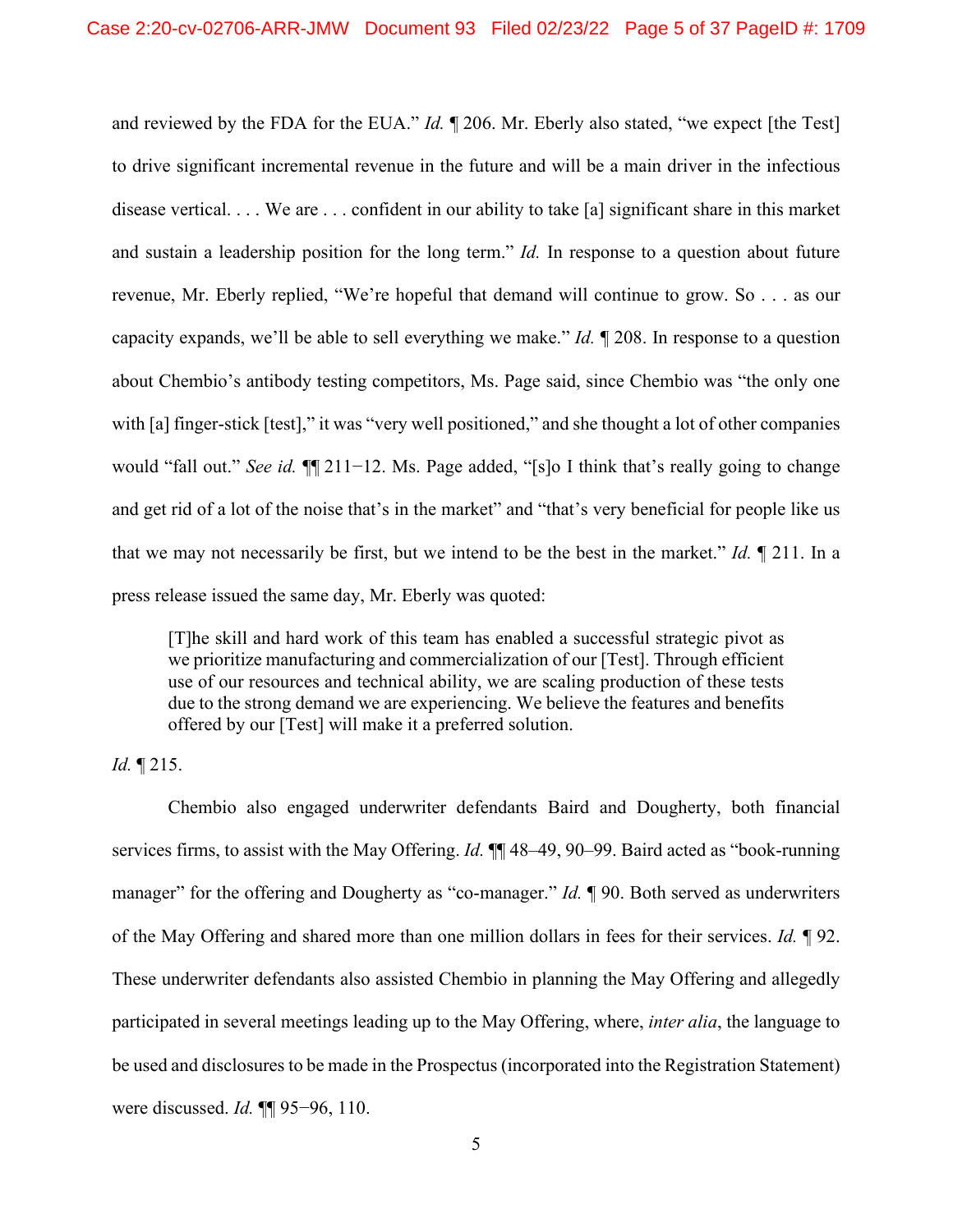The Prospectus Supplement, dated May 7, 2020, updated the Prospectus and Registration Statement for the offering. Goldman Decl. in Supp. of Mot. to Dismiss ("Goldman Decl."), Ex. E, ECF No. 84-2; Goldman Decl. ¶ 3; CAC ¶ 110. The updated Registration Statement stated that in February 2020, Chembio had shifted its focus to developing COVID-19 testing, designating its other infectious disease products as "legacy products" from which Chembio "expect[ed] to generate [only] an immaterial amount of revenue" while the company continued to "focus on the manufacture and commercialization" of the Test. CAC ¶ 70. The Registration Statement warned that Chembio's finances could be negatively impacted by its focus on the Test: the virus was unpredictable, the health threat could dissipate, new regulations might hinder production, Chembio might be unable to meet demand, or the FDA could "revoke the EUA under which our [Test] is sold if it determines that the underlying health emergency no longer exists or warrants such authorization." *Id.* ¶¶ 73, 75. The Registration Statement also noted that the EUA permitted Chembio to sell the Test only to certified laboratories. *Id.* ¶¶ 73, 80. It added that Chembio was "working with the FDA to identify and understand the requirements and guidelines" for amending the EUA to permit sales to other types of customers. *Id.* ¶ 80*.* The Registration Statement did not mention the April 29 call or the results of the NCI evaluation. *Id.* ¶¶ 17–19.

The May Offering closed on May 11, 2020, with Chembio having sold approximately 2.6 million shares of Chembio stock at \$11.75 per share. *Id.* ¶¶ 15, 218.

On May 18, 2020, Chembio issued a press release announcing an agreement with Thermo Fisher Scientific's healthcare channel for the latter to distribute the Test in the United States. *Id.* ¶ 219. The release quoted Mr. Eberly's prediction that the partnership "will significantly increase our commercial footprint by providing access to thousands of hospital and physician office . . . labs across the country." *Id.*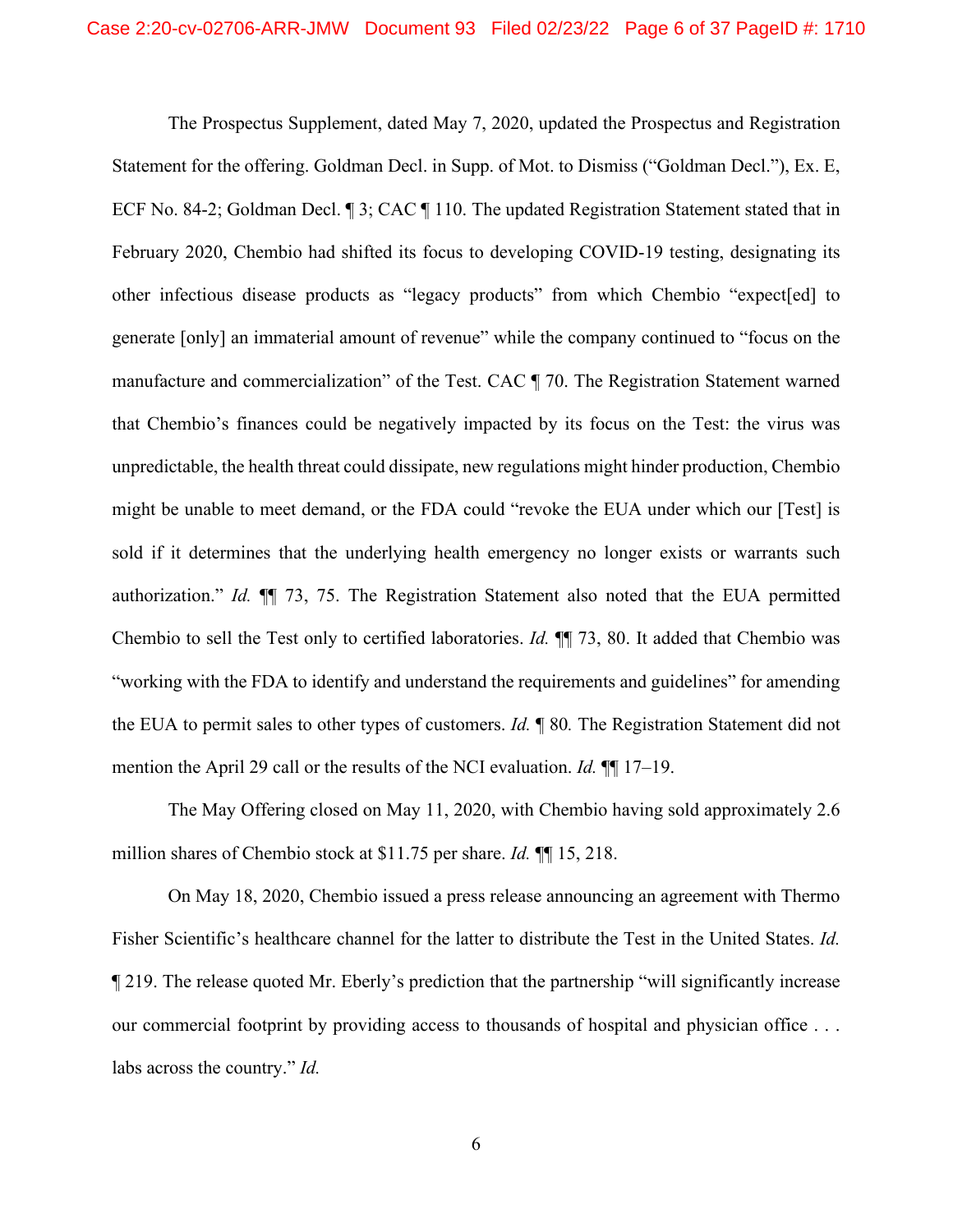On May 22, 2020, the FDA emailed Chembio. *Id.* ¶ 20. Among other things, the email explained that Chembio had not made clear how the additional data it had submitted between April 29 and May 15, 2020 "address[ed] concerns" raised by the NCI evaluation results. The email also listed further concerns about that additional data. May 22 Email. In particular, the email noted that the Richmond University Medical Center ("RUMC") results showed a higher false negative rate than had been claimed for the Test, a rate that "incur[red] an unacceptable risk of clinically significant harm to patients." *Id.*; *see also* CAC ¶ 20. As for the Stony Brook University Hospital ("SBUH") results, the email noted three concerns: (1) while "some data may be supportive of the labeled performance" of the Test, Chembio had not "provided sufficient information on how this data was collected"; (2) the results included data "that suggests the performance is different, in a way that is clinically significant, from the labeled performance"; and (3) "the inconsistency between these data sets suggests significant variability." May 22 Email. The email invited Chembio to respond by May 25, 2020 "with information adequate to demonstrate that the health risks posed by [the Test] performing differently than the labeled performance can be adequately mitigated/addressed in a timely manner." *Id.* The FDA warned that if Chembio did not adequately allay its concerns by May 25, the Agency might "take steps and/or request that [Chembio] take additional actions to protect the public health as appropriate." *Id.*; CAC ¶ 20.

On May 24, 2020, Chembio proposed to the FDA a modification to the Test that they believed would address the Agency's concerns. CAC ¶ 21. On June 16, 2020, the FDA sent Chembio a letter rejecting this proposal and revoking the EUA for the Test. *Id.* ¶ 23; Sigismondi Decl., Ex. C ("June 16 Ltr."), ECF No. 84-1. The letter stated that Chembio's proposal was a "significant modification" prohibited by the EUA. June 16 Ltr.; CAC ¶ 187. The letter also stated, based on an analysis submitted by Chembio, that the proposal failed to "resolve[] the poor clinical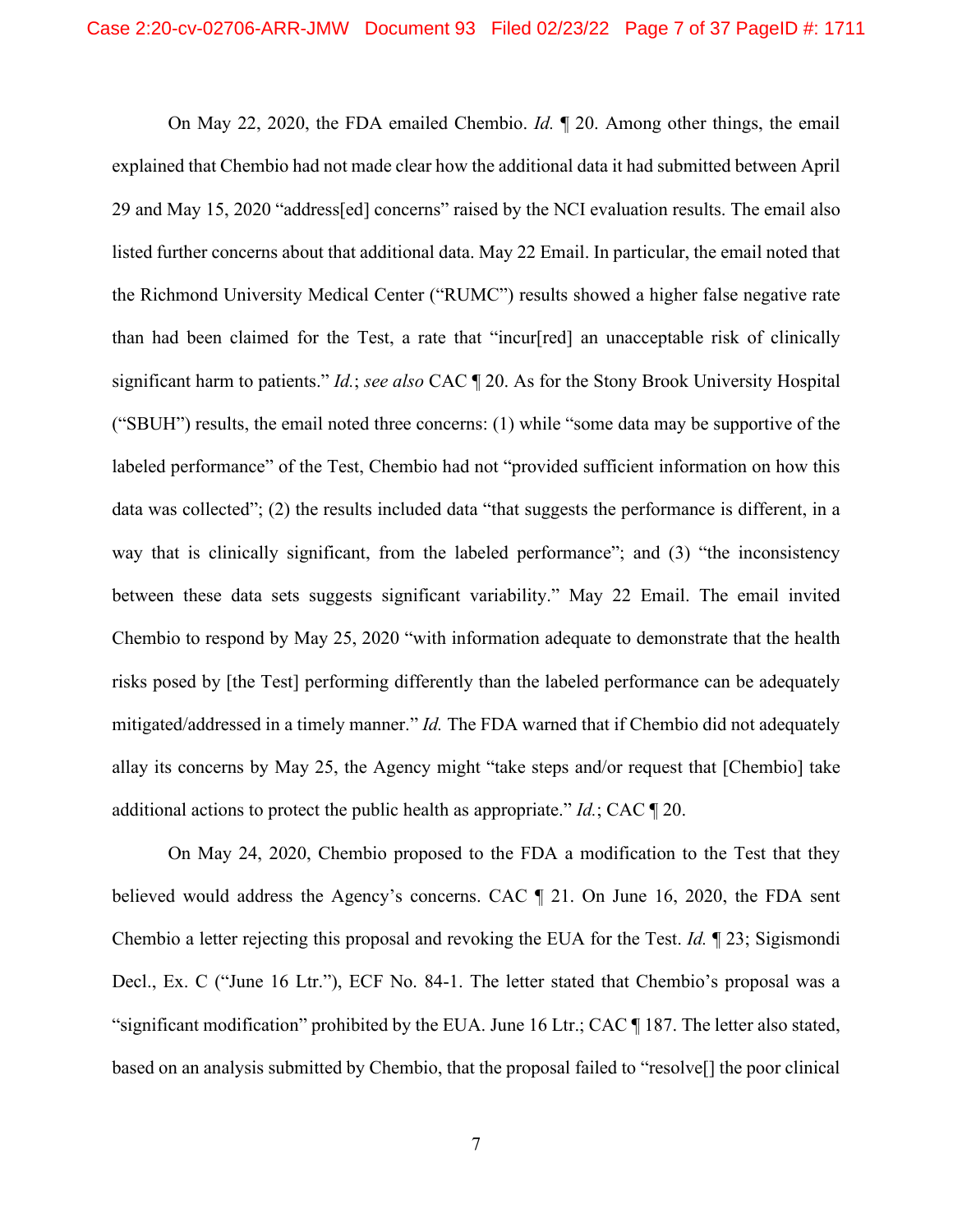performance" of the Test. June 16 Ltr. Finally, the letter stated that, because the additional evaluations performed since the issuing of the EUA demonstrated that the Test's "performance may be both inconsistent and lower than that described in [Chembio's] original submission," the FDA had determined that "the criteria for issuance of emergency authorization. . . are no longer met" for the Test. *Id.* Specifically, the letter concluded that it was "not reasonable to believe the product may be effective in detecting antibodies against [COVID-19]" and that "other circumstances ma[d]e revocation appropriate to protect the public health or safety." *Id.*

The FDA announced its decision to revoke Chembio's EUA in a press release issued after the market closed on June 16, 2020. CAC ¶ 224. On June 17, 2020, Chembio publicly acknowledged its receipt of the FDA's letter and the revocation of its EUA. *Id.* ¶ 24. That same day, several market analysts downgraded Chembio stock. *Id.* ¶ 24. After an "unusually heavy trading volume" of 25 million shares sold that day, Chembio's share price declined over 60%, down to \$3.89 per share on June 17, 2020. CAC ¶ 25.

Chembio has continued to suffer the financial consequences of the EUA revocation. Chembio's gross product margin for the first three quarters of 2020 was 92% lower than it had been in 2019. *Id.* ¶ 28. In the latest Form 10-Q cited in the Complaint, dated November 5, 2020, Chembio acknowledged that the revocation "preclud[ed] the sale of the [Test] within the U.S. during the third quarter of 2020, and also deferr[ed] certain customer opportunities . . . outside the U.S." *Id.*

#### **B. Procedural Background**

Plaintiffs filed four separate lawsuits against Chembio between June 18, 2020 and August 17, 2020. *Chernysh v. Chembio Diagnostics, Inc.*, No. 20-CV-2706; *Gowen v. Chembio Diagnostics, Inc.*, No. 20-CV-2758; *Bailey v. Chembio Diagnostics, Inc.*, No. 20-CV-2961; *Special Situations Fund III QP, L.P. v. Chembio Diagnostics, Inc.*, No. 20-CV-3753. On December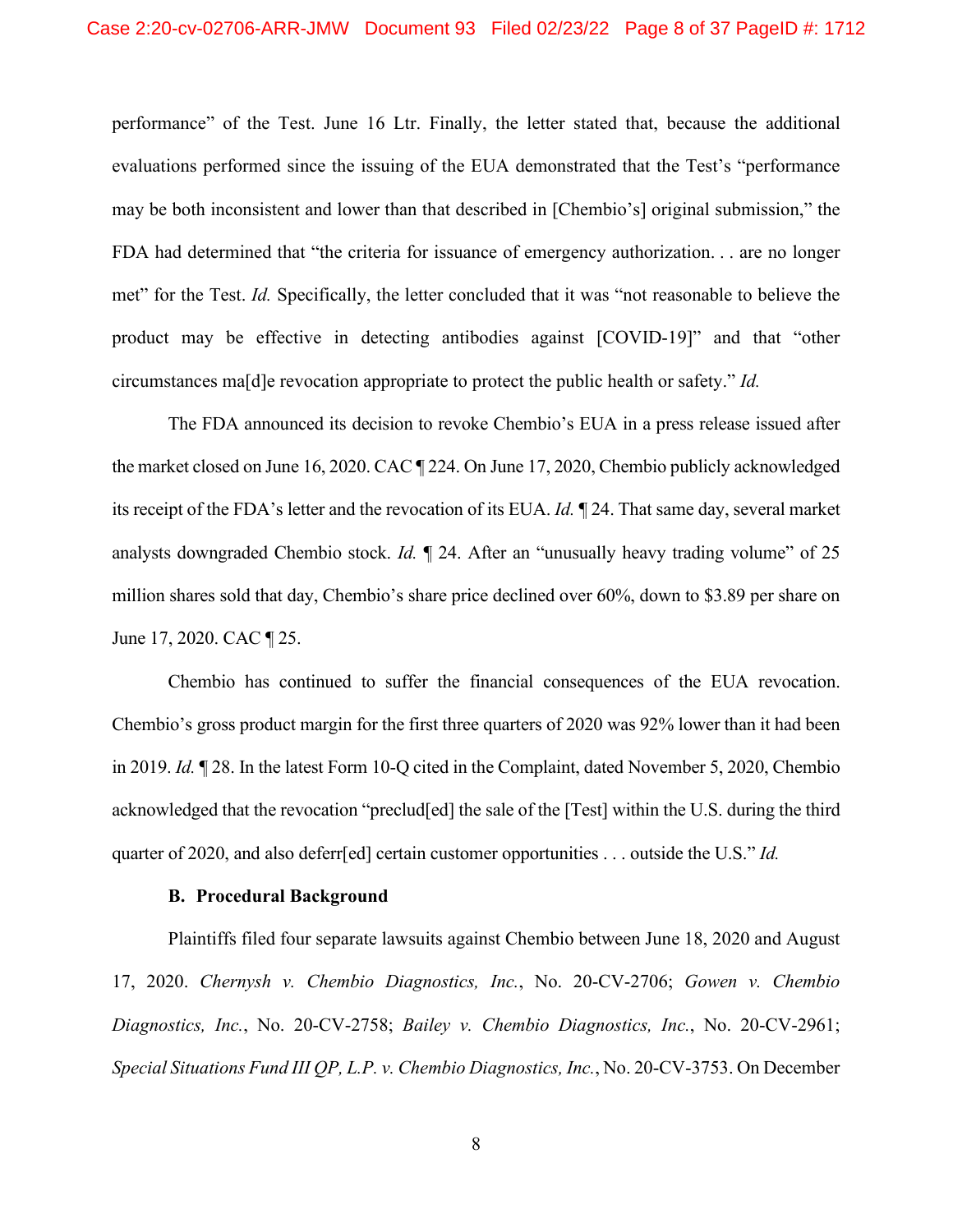29, 2020, Magistrate Judge Arlene R. Lindsay granted the motions to consolidate and appoint lead counsel. Dec. 29, 2020 Op. & Order, No. 20-CV-2706, ECF No. 54. The Consolidated Amended Complaint ("Complaint") was filed February 12, 2021.

The Complaint identifies two proposed classes: (1) "[a]ll persons who purchased Chembio common stock directly in or traceable to the Company's May 7, 2020 offering . . . pursuant to Chembio's . . . Registration Statement and its Prospectus and Prospectus Supplement"; and (2) "[a]ll persons who purchased or otherwise acquired Chembio securities on the open market" during the class period, marked as between March 12, 2020 and June 16, 2020. CAC ¶ 1. The lead plaintiffs are Special Situations Fund III QP, L.P., Special Situations Cayman Fund, L.P., and Special Situations Private Equity Fund, L.P. (collectively the "Funds"), as well as Municipal Employees' Retirement System of Michigan ("MERS"). *Id.* at 1. Lead plaintiffs MERS and the Funds both allege that they purchased Chembio common stock during the class period and that the Funds collectively purchased 125,000 shares in the May Offering pursuant to the Registration Statement. *Id.* ¶¶ 34–35.

The Complaint names as defendants Chembio; the underwriter defendants; Mr. Eberly, Ms. Page, Mr. Esfandiari (Chembio's Executive Vice President and Chief Science and Technology Officer), and Mr. Goldman (Chembio's Executive Vice President and Chief Financial Officer) (collectively "officer defendants"); and three Chembio directors ("director defendants"). *Id.* ¶¶ 36–52. Plaintiffs assert five causes of action:

- 1. Count I under Section 11 of the Securities Act against Chembio, the director defendants, and the underwriter defendants, as well as defendants Ms. Page and Mr. Goldman. *Id.* ¶¶ 106−18.
- 2. Count II under Section 12(a)(2) of the Securities Act against the same defendants. *Id.* ¶¶ 119−27.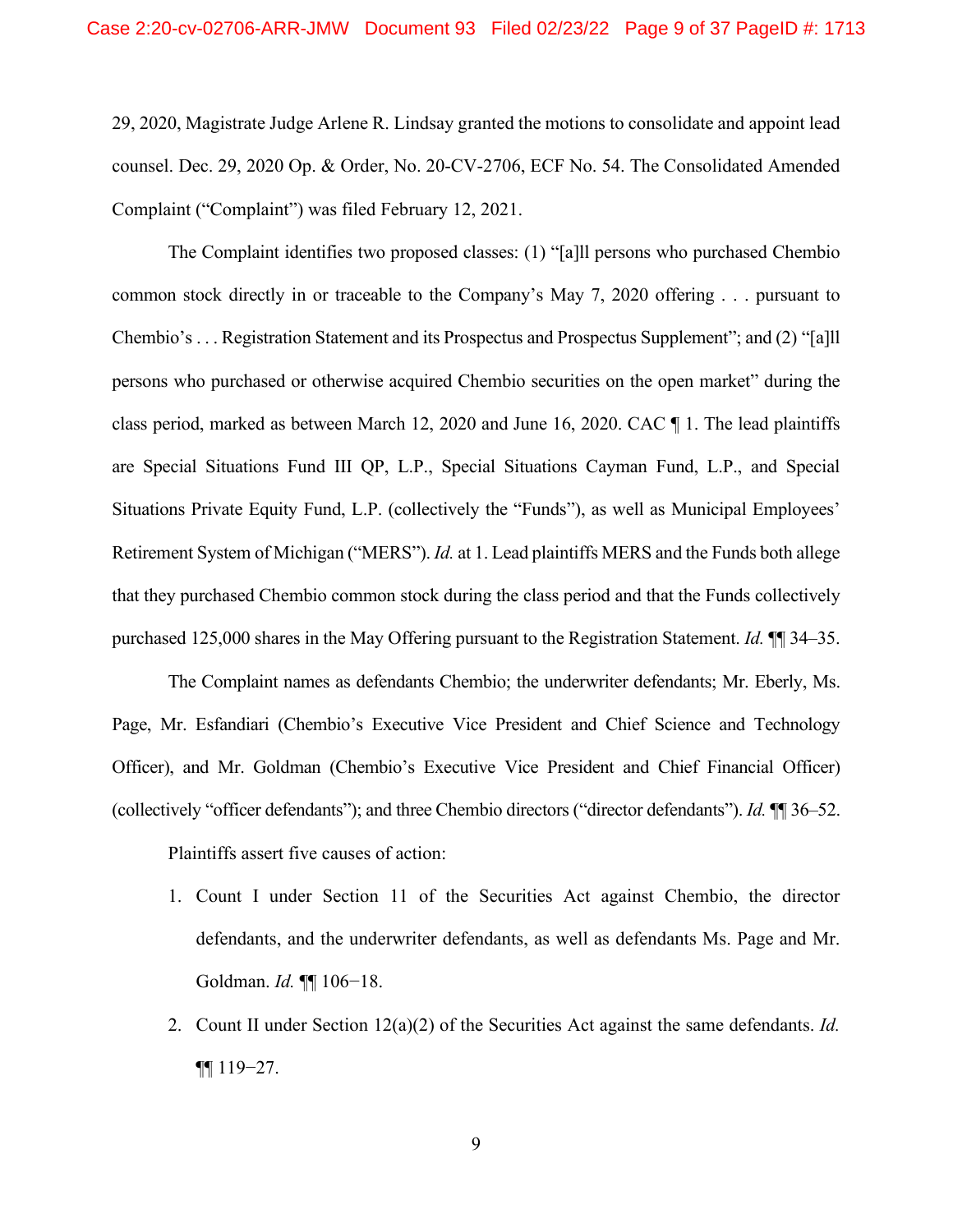- 3. Count III under Section 15 of the Securities Act against the director defendants, as well as defendants Ms. Page and Mr. Goldman. *Id.* ¶¶ 128−34.
- 4. Count IV under Section 10(b) of the Exchange Act and Rule 10b-5 against Chembio, the officer defendants, and the director defendants. *Id.* ¶¶ 277−80.
- 5. Count V under Section 20(a) of the Exchange Act against the officer defendants. *Id.*  $\P$ [ $\sqrt{281-85}$ .

Defendants moved to dismiss the Complaint pursuant to Rules 9(b), and 12(b)(6) of the Federal Rules of Civil Procedure and the Private Securities Litigation Reform Act of 1995 ("PSLRA"), 15 U.S.C. § 78u–4, *et seq*. Defs.' Mem. in Supp. Mot. to Dismiss ("Defs.' Mem."), ECF No. 87.

## **LEGAL STANDARD**

On a motion to dismiss under Rule 12(b)(6), I accept all factual allegations in the complaint as true and draw all reasonable inferences in favor of the non-moving party. *Lundy*, 711 F.3d at 113. I will not, however, accept allegations in the complaint if they are clearly contradicted by relevant documents that I have authority to consider (*see* Discussion I, *infra*). *TufAmerica, Inc. v. Diamond*, 968 F. Supp. 2d 588, 592 (S.D.N.Y. 2013) (citation omitted) ("If a document relied on in the complaint contradicts allegations in the complaint, the document, not the allegations, control, and the court need not accept the allegations in the complaint as true."). Dismissal is proper "only if it is clear that no relief could be granted under any set of facts that could be proved consistent with the allegations." *In re Scholastic Corp. Sec. Litig.*, 252 F.3d 63, 69 (2d Cir. 2001) (quoting *Hishon v. King & Spalding*, 467 U.S. 69, 73 (1984)).

The Complaint's allegations "must be enough to raise a right to relief above the speculative level." *Bell Atl. Corp. v. Twombly*, 550 U.S. 544, 555 (2007). Indeed, only "a plausible claim for relief survives a motion to dismiss." *LaFaro v. N.Y. Cardiothoracic Grp., PLLC*, 570 F.3d 471, 476 (2d Cir.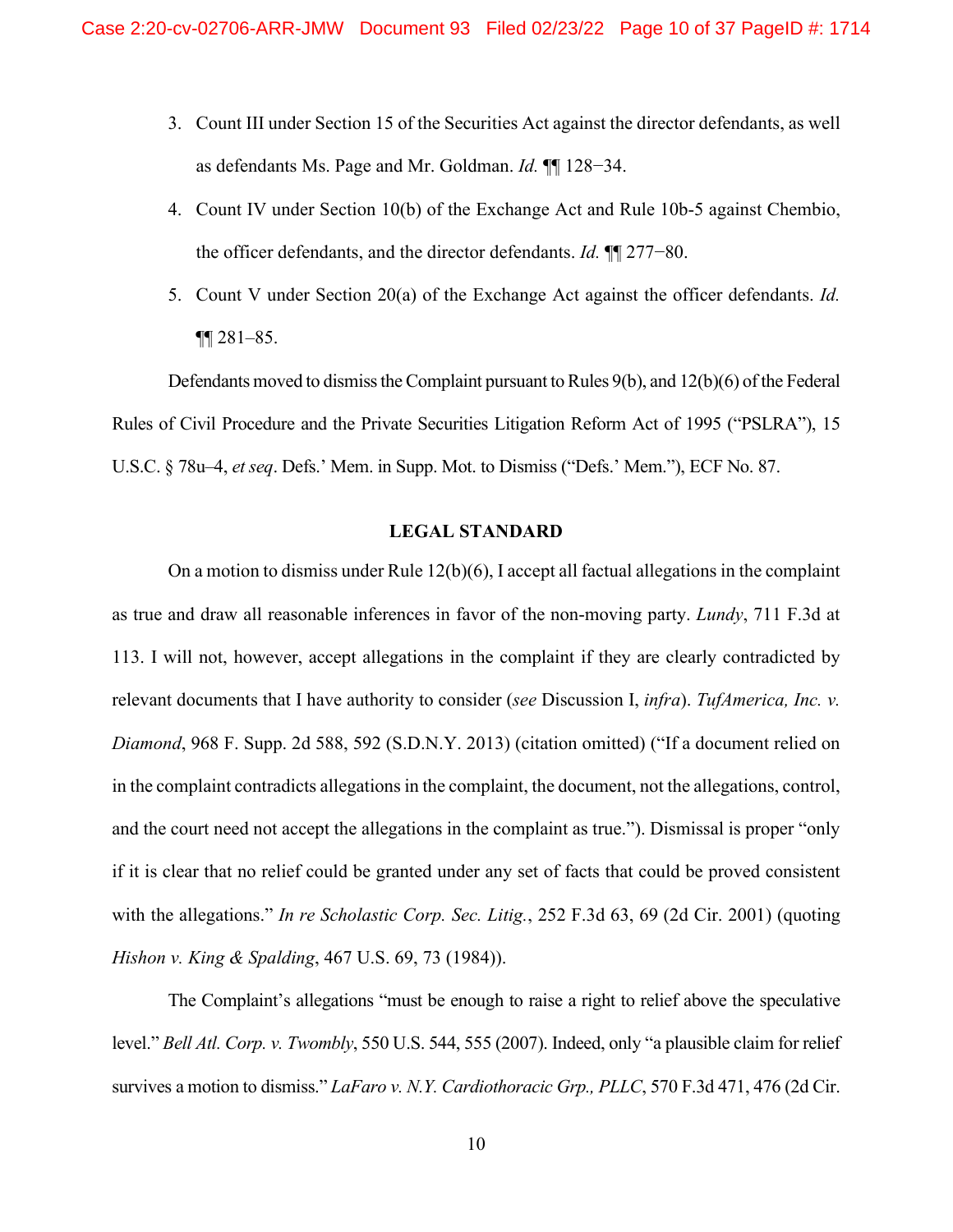2009). Courts "are not bound to accept as true a legal conclusion couched as a factual allegation." *Ashcroft v. Iqbal*, 556 U.S. 662, 678 (2009) (quoting *Twombly*, 550 U.S. at 555). "Threadbare recitals of the elements of a cause of action, supported by mere conclusory statements, do not suffice." *Id.*

In securities fraud cases, the PSLRA requires a complaint to "specify each statement [or omission] alleged to have been misleading, the reason or reasons why the statement [or omission] is misleading, and, if an allegation regarding the statement or omission is made on information and belief, . . . state with particularity all facts on which that belief is formed." 15 U.S.C. § 78u–4(b)(1). Rule 9(b) of the Federal Rules of Civil Procedure, which applies to allegations of fraud, imposes a comparable requirement. *See* Fed. R. Civ. P. 9(b) ("In alleging fraud or mistake, a party must state with particularity the circumstances constituting fraud or mistake."). This particularity requirement does not, however, mandate "the pleading of detailed evidentiary matter." *In re Scholastic*, 252 F.3d at 72. Allegations that do not sound in fraud, however, need only meet the notice pleading standard of Federal Rule of Civil Procedure 8(a)(2).

#### **DISCUSSION**

## **I. Documents Considered.**

The parties dispute whether I may consider the numerous documents attached to defendants' Motion to Dismiss. In ruling on a motion to dismiss a securities suit, I may look beyond the complaint and its attachments to documents incorporated into the complaint by reference, public disclosure documents filed with the Securities and Exchange Commission ("SEC"), *Gamm v. Sanderson Farms, Inc.*, 944 F.3d 455, 462 (2d Cir. 2019), and "documents that the plaintiffs either possessed or knew about and upon which they relied in bringing the suit," *Rothman v. Gregor*, 220 F.3d 81, 88 (2d Cir. 2000). A document is incorporated by reference if the complaint "make[s] a clear, definite and substantial reference to the documents." *Mosdos Chofetz Chaim, Inc. v. Vill. of Wesley Hills*, 815 F. Supp. 2d 679, 691 (S.D.N.Y. 2011) (citation omitted). "[L]imited quotation does not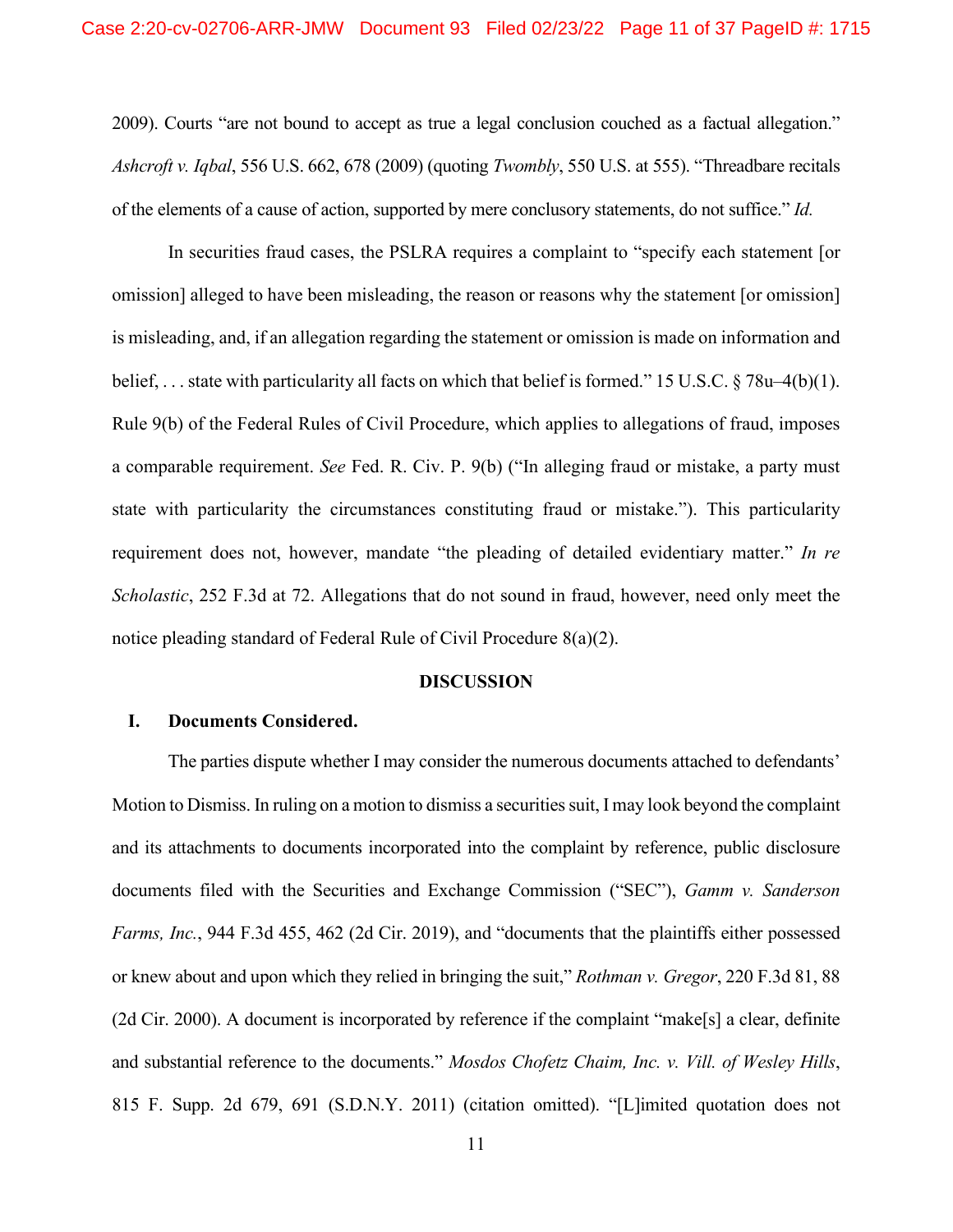constitute incorporation by reference." *Goldman v. Belden*, 754 F.2d 1059, 1066 (2d Cir. 1985).

SEC filings may be considered under Federal Rules of Evidence 201, which permits me to take judicial notice of, *inter alia*, facts that "can be accurately and readily determined from sources whose accuracy cannot reasonably be questioned." Fed. R. Evid. 201(b)(2); *see also Cortec Indus., Inc. v. Sum Holding L.P.*, 949 F.2d 42, 47–48 (2d Cir. 1991) ("[W]hen a district court decides a motion to dismiss a complaint alleging securities fraud, it may review and consider public disclosure documents required by law to be and which actually have been filed with the SEC, particularly where plaintiff has been put on notice by defendant's proffer of these public documents."). Courts consider SEC filings to ensure that securities fraud complaints do not evade dismissal by inaccurately quoting public documents. *See Kramer v. Time Warner Inc.*, 937 F.2d 767, 774 (2d Cir. 1991) ("Were courts to refrain from considering such documents, complaints that quoted only selected and misleading portions of such documents could not be dismissed under Rule 12(b)(6) even though they would be doomed to failure."); *see also I. Meyer Pincus & Assocs., P.C. v. Oppenheimer & Co.*, 936 F.2d 759, 762 (2d Cir. 1991) (declining to "create a rule permitting a plaintiff to evade a properly argued motion to dismiss simply because [the] plaintiff ha[d] chosen not to attach the [document at issue] to the complaint or to incorporate it by reference"). In the motion to dismiss context, I take judicial notice of documents only "to determine what statements [the documents] contain[ ]," not for the truth of the matters asserted. *Time Warner*, 937 F.2d at 774.

Defendants attached twelve exhibits to their Motion to Dismiss. Exhibits A through C are the communications from the FDA to Chembio regarding its EUA for the Test. Sigismondi Decl., Exs. A–C, ECF No. 84-1. Exhibits D, J, and K are Chembio's routine public filings with the SEC. Goldman Decl., Exs. D, J, K, ECF No. 84-2. Exhibit E is a filing with the SEC regarding the May Offering, and Exhibit F is Chembio's Registration Statement, effective October 3, 2018. Goldman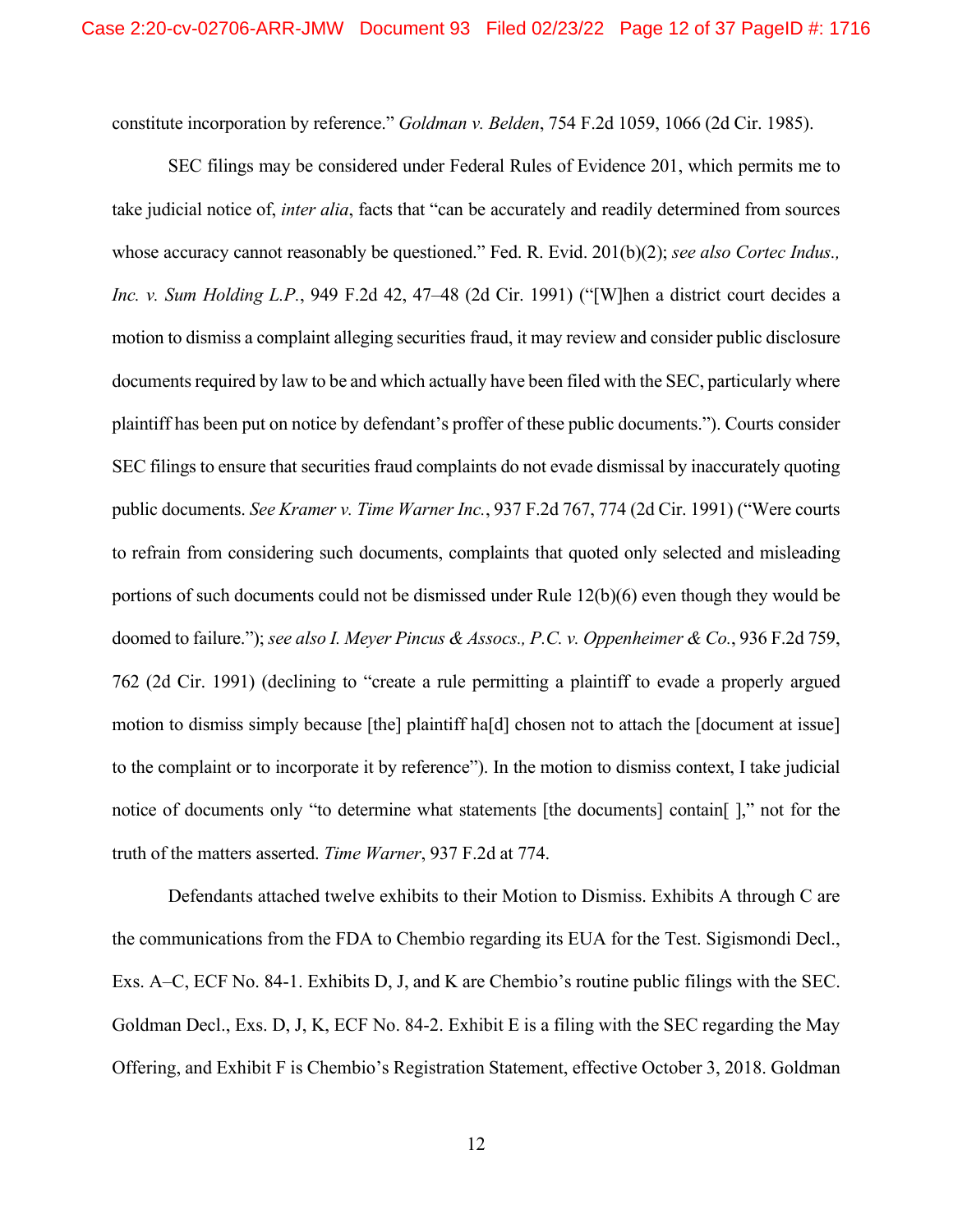Decl., Exs. E–F, ECF No. 84-2. Exhibits G through I are documents produced by Chembio: a March 12, 2020 press release, and transcripts of earnings calls with investors on March 12, 2020 and May 4, 2020. Goldman Decl., Exs. G–I.

I will consider Exhibits B through G, and I through K in deciding defendants' Motion to Dismiss. Plaintiffs clearly relied in massive part on Exhibit B—the May 22, 2020 email from the FDA to Chembio—in writing the Complaint; the email is the cornerstone of plaintiffs' factual narrative and is referenced throughout the pleading. Exhibit C—the June 17, 2020 letter revoking the EUA—is also referenced throughout. Exhibits D–F, J, and K are public filings with the SEC of which I can take judicial notice. And Exhibits G and I are significantly quoted in the Complaint, so have been incorporated by reference.

I cannot, however, consider Exhibits A and H. Exhibit A—the letter from the FDA granting the EUA for the Test—is not specifically or substantially referenced in the complaint and was not obviously relied upon by plaintiffs in drafting the complaint. Plaintiffs only briefly quote Exhibit H—the transcript of the March earnings call—in the Complaint, so the document is not incorporated by reference. Furthermore, neither document is publicly available in a manner that would allow me to take judicial notice.

## **II. Claims Under Exchange Act Section 10(b) and Rule 10b-5.**

Exchange Act Class plaintiffs<sup>6</sup> allege that the Chembio defendants violated Section 10(b) of the Exchange Act and Rule 10b-5—the SEC's implementing rule, 17 C.F.R. 240.10b-5—by "disseminat[ing] or approv[ing] false statements, which they knew or recklessly disregarded were

<sup>&</sup>lt;sup>6</sup> The Exchange Act Class is comprised of plaintiffs who allegedly purchased or otherwise acquired Chembio securities on the open market during the class period (March 12 through June 16, 2020).  $CAC \parallel 1$ .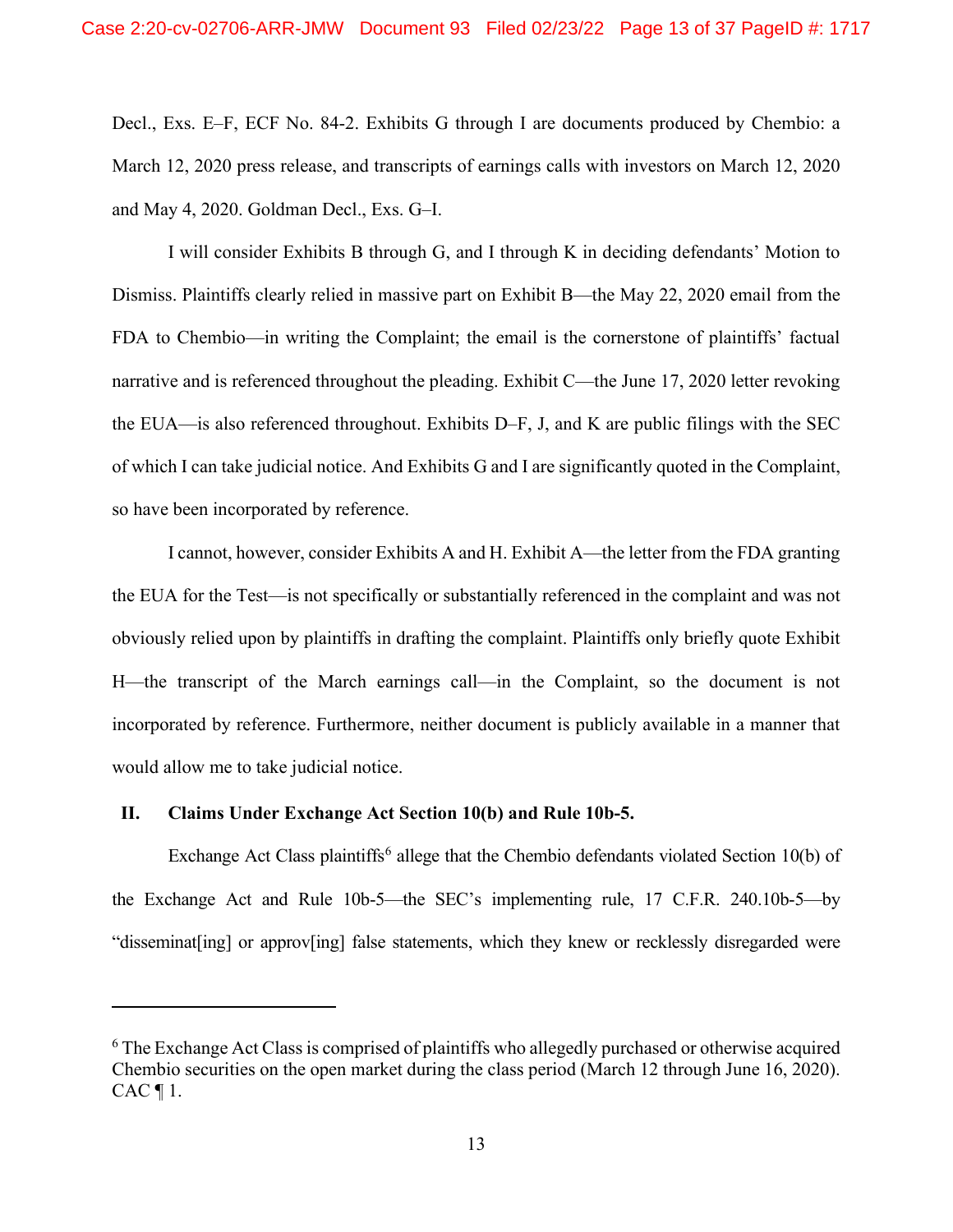misleading in that they contained misrepresentations and failed to disclose material facts necessary in order to make the statements made, in light of the circumstances under which they were made, not misleading." CAC ¶ 278. These statements include those made in the Registration Statement for the May Offering, as well as public disclosures—in press releases and conference calls—made after the April 29 call. <sup>7</sup> CAC ¶¶ 68−81, 206−20. Defendants respond, *inter alia*, that plaintiffs have failed to establish the scienter element required to succeed on their Exchange Act claims. Defs.' Mem. 34–45.<sup>8</sup>

# **A. Legal standard.**

Section 10(b) makes it unlawful "[t]o use or employ, in connection with the purchase or sale of any security . . . [,] any manipulative or deceptive device or contrivance in contravention of [SEC rules and regulations]." 15 U.S.C. § 78j(b). SEC Rule 10b-5 clarifies that Section 10(b) prohibits, *inter alia*, "mak[ing] any untrue statement of a material fact or [] omit[ting] to state a material fact necessary in order to make the statements made, in the light of the circumstances under which they were made, not misleading." 17 C.F.R. § 240.10b–5. Because a Section 10(b) claim sounds in fraud, it must meet the heightened pleading requirements of Federal Rule of Civil

 $<sup>7</sup>$  The Complaint cites several statements and publications by Chembio and the individual Chembio</sup> defendants that precede April 29, 2020. *Id.* ¶¶ 191–205. However, plaintiffs have not pleaded how those statements were materially misleading, or how, before the FDA raised the data accuracy issue on the April 29 call, defendants could have made those statements with fraudulent intent. Defendants accordingly challenged the relevance of these statements to plaintiffs' legal claims and argued they should not be considered. Defs.' Mem. 24–25. Plaintiffs did not respond to this argument, arguing only that the statements after April 29 are actionable. Pls.' Opp'n to Defs.' Mot. to Dismiss ("Pls.' Opp'n"), ECF No. 88. Plaintiffs have therefore waived the argument. *Laface v. E. Suffolk BOCES*, No. 18-CV-1314 (ADS), 2019 WL 1959489, at \*8 (E.D.N.Y. May 2, 2019) ("In the Second Circuit, a plaintiff's failure to respond to contentions raised in a motion to dismiss claims constitute an abandonment of those claims." (internal quotations and citation omitted)); *see also id.* (collecting cases). I accordingly focus on statements made after April 29, 2020.

<sup>&</sup>lt;sup>8</sup> Defendants also argue that the statements at issue are non-actionable because they were immaterial, puffery, expressions of opinion, or future statements protected by the safe harbor of the PSLRA. Defs.' Mem. 17–24. Because I decide these claims on the issue of scienter, *see* Discussion II.B, *infra*, I do not need to reach these arguments regarding whether the statements were materially misleading.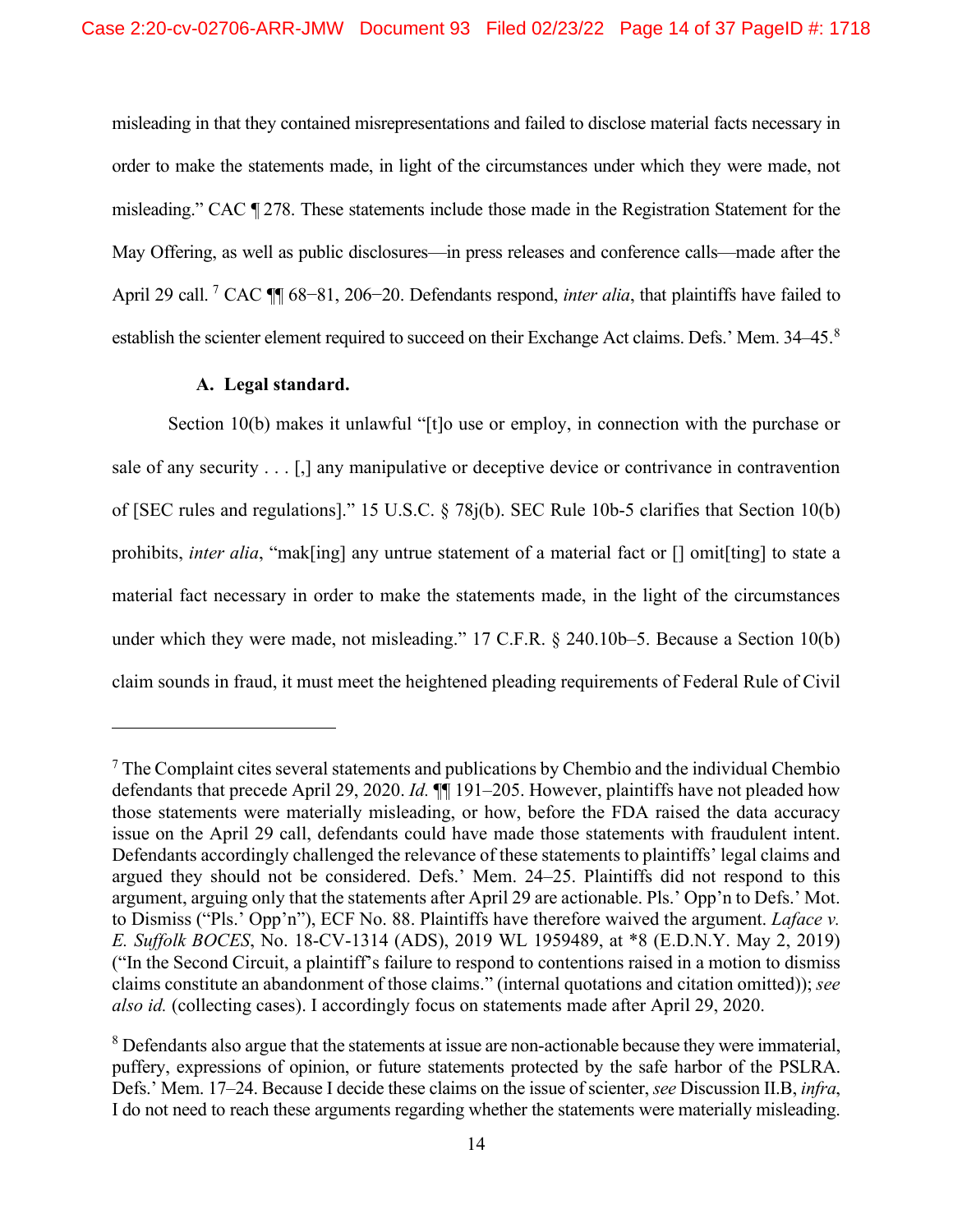Procedure 9(b) and of the PSLRA. *Fresno Cnty. Emps.' Ret. Ass'n v. comScore, Inc.*, 268 F. Supp. 3d 526, 535 (S.D.N.Y. 2017). Under Rule 9(b), plaintiffs must plead six elements in connection with their purchase of Chembio securities: "(1) a material misrepresentation or omission by the defendant; (2) scienter; (3) a connection between the misrepresentation or omission and the purchase or sale of a security; (4) reliance upon the misrepresentation or omission; (5) economic loss; and (6) loss causation." *Matrixx Initiatives, Inc. v. Siracusano*, 563 U.S. 27, 37–38 (2011) (citation omitted). "[A] defendant must actually make a false or misleading statement in order to be held liable under Section 10(b). Anything short of such conduct is merely aiding and abetting, and . . . not enough to trigger liability under Section 10(b)." *In re Refco, Inc. Sec. Litig.*, 503 F. Supp. 2d 611, 641 (S.D.N.Y. 2007) (quoting *Wright v. Ernst & Young LLP*, 152 F.3d 169, 175 (2d Cir. 1998)). "[W]hen fraud is alleged against multiple defendants, a plaintiff must set forth separately the acts complained of by each defendant. A complaint may not simply clump defendants together in vague allegations." *Id.* at 641 (alteration in original) (citation omitted).

## **B. Plaintiffs fail to plead scienter for all statements at issue.**

To adequately allege scienter, plaintiffs must plead facts that support a "strong inference" of a mental state "embracing intent to deceive, manipulate, or defraud." *Tellabs*, 551 U.S. at 319; *S. Cherry St., LLC v. Hennessee Grp. LLC*, 573 F.3d 98, 110–11 (2d Cir. 2009). "[A]n inference of scienter must be more than merely plausible or reasonable—it must be cogent and at least as compelling as any opposing inference of nonfraudulent intent.'" *Tellabs*, 551 U.S. at 314. For each allegedly violative act or omission, the PSLRA requires the complaint to "state with particularity facts giving rise to a strong inference that the defendant acted with the required state of mind." 15 U.S.C. § 78u–4(b)(2)(A). The inquiry, however, is "whether *all* of the facts alleged, taken collectively, give rise to a strong inference of scienter, not whether any individual allegation, scrutinized in isolation, meets that standard."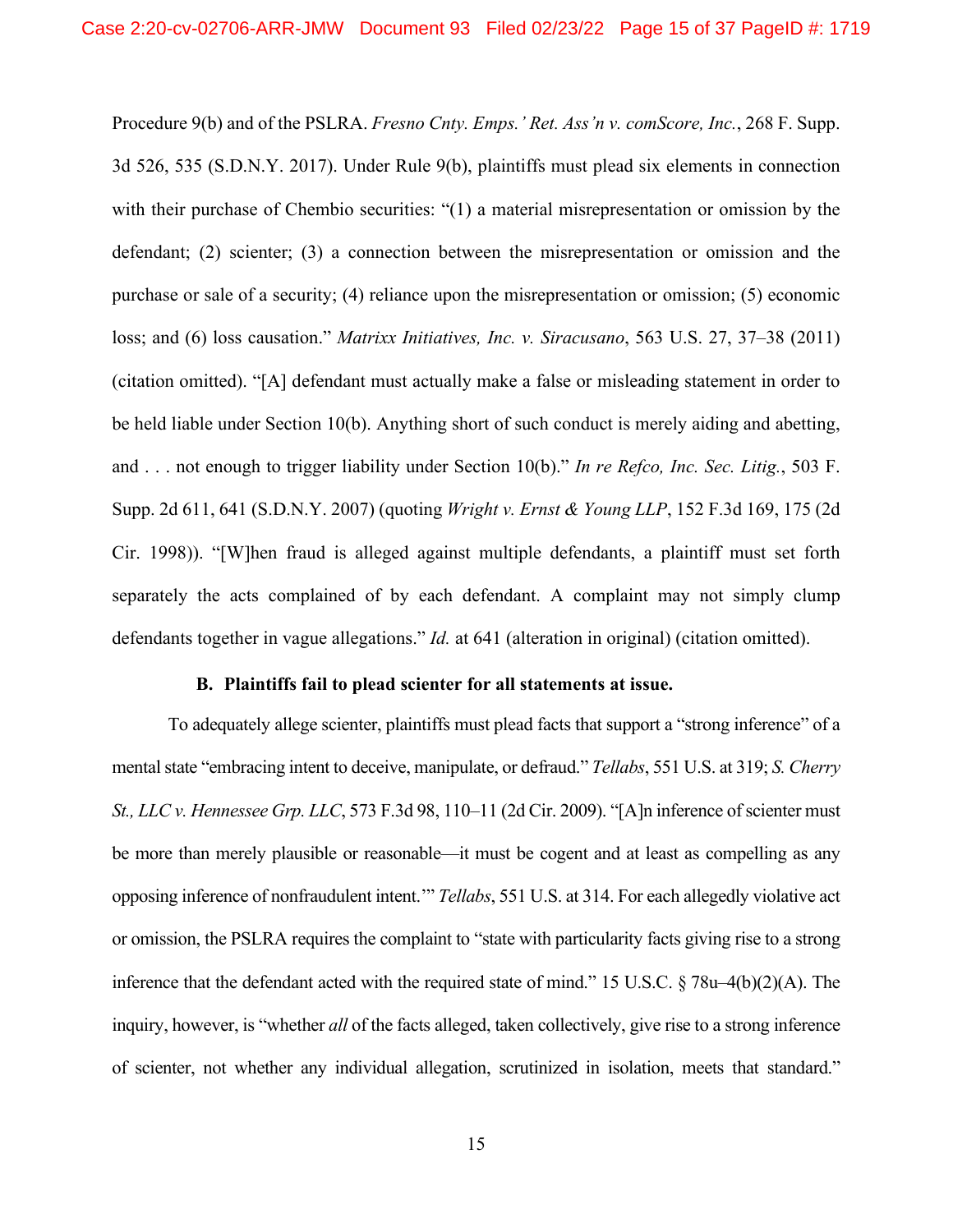*Tellabs*, 551 U.S. at 322–23 (emphasis in original). The inference "need not be irrefutable," *id.* at 324, and any "tie on scienter goes to the plaintiff," *City of Pontiac General Emps.' Ret. Syst. v. Lockheed Martin Corp*., 875 F. Supp. 2d 359, 372 (S.D.N.Y. 2012).

#### *1. Individual scienter*

Plaintiffs can satisfy the scienter requirement for the officer and director defendants by pleading facts showing either (1) that these defendants had the motive and opportunity to commit fraud, or (2) "strong circumstantial evidence" of "conscious misbehavior or recklessness," *Ganino v. Citizens Utils. Co.*, 228 F.3d 154, 168–70, that is, "a state of mind approximating actual intent, and not merely a heightened form of negligence," *Novak v. Kasaks*, 216 F.3d 300, 312 (2d Cir. 2000) (internal quotations and citation omitted).

To plead motive with sufficient particularity, plaintiffs must allege that defendants "benefitted in some concrete and personal way from the purported fraud." *ECA, Local 134 IBEW Joint Pension Tr. of Chi. v. JP Morgan Chase Co.* (*IBEW*), 553 F.3d 187, 198 (2d Cir. 2009) (internal quotations and citation omitted). It must be a "specific benefit that would inure to the defendants that would not be either generalized to all corporate directors or beneficial to all shareholders." *Kalnit v. Eichler*, 264 F.3d 131, 142 (2d Cir. 2001). Motives common to most corporate officers, including the desire for the corporation to appear profitable, to keep stock prices high to increase officer compensation, or even to enhance their own prestige do not suffice for scienter. *See, e.g.*, *Acito v. IMCERA Grp., Inc.*, 47 F.3d 47, 54 (2d Cir. 1995) (finding allegations that the defendants were motivated by a desire to maintain or increase executive compensation insufficient for scienter); *Russo v. Bruce*, 777 F. Supp. 2d 505, 519 (S.D.N.Y. 2011) (finding allegation of executives' desire to "protect and enhance [their] executive positions and the substantial compensation and prestige obtained thereby" to all be "too general to support a strong inference of scienter" (alteration in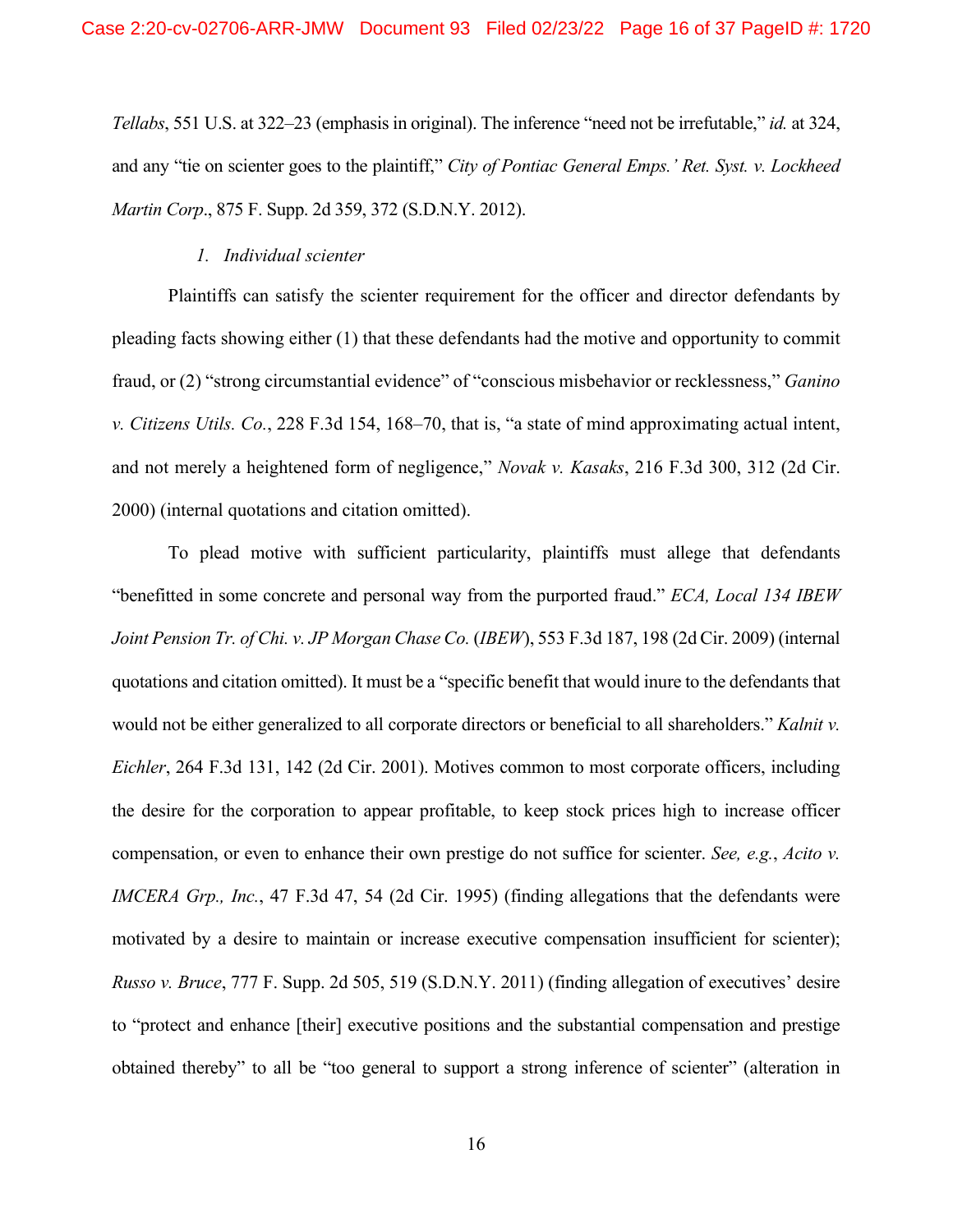original)). For example, individual employees wanting a specific stock offering to be successful (but not profiting directly from the sale) is insufficient to infer scienter. *Russo*, 777 F. Supp. 2d at 520 (finding "a generalized motive to ensure the success of the issue and to raise as much money as possible" insufficient to infer scienter (internal quotations and citation omitted)). Instead, "the 'motive' showing is generally met when corporate insiders allegedly make a misrepresentation in order to sell their own shares at a profit." *IBEW*, 553 F.3d at 198*.*

Where plaintiffs do not allege that defendants had a motive to defraud the public, they must instead plead facts that support "a stronger inference of recklessness." *Kalnit*, 264 F.3d at 143. To qualify as reckless, defendants' conduct must have been "highly unreasonable" and "an extreme departure from the standards of ordinary care." *Novak*, 216 F.3d at 311 (citation omitted). Plaintiffs can establish recklessness by adequately alleging that "defendants knew facts or had access to nonpublic information contradicting their public statements" and therefore "knew or should have known they were misrepresenting material facts." *In re Scholastic*, 252 F.3d at 76 (citation omitted). Plaintiffs can sometimes successfully plead recklessness by alleging "facts demonstrating that defendants failed to review or check information that they had a duty to monitor." *Novak*, 216 F.3d at 308. An alleged "refusal to see the obvious, or to investigate the doubtful," however, must be "egregious" to be actionable. *Chill v. Gen. Elec. Co.*, 101 F.3d 263, 269 (2d Cir. 1996) (citation omitted). The key to the analysis, ultimately, is "the honest belief of the management in the truth of information issued to the public. If the management knows that certain facts will necessarily prevent the regulatory approval . . . and conceals these facts from the investing public, then there is scienter." *In re AstraZeneca Sec. Litig.*, 559 F. Supp. 2d 453, 470 (S.D.N.Y. 2008), *aff'd sub nom. State Univ. Ret. Sys. of Ill. v. Astrazeneca PLC*, 334 F. App'x 404 (2d Cir. 2009) (summary order). If, on the other hand, "the management of the company releases positive reports about the drug to the public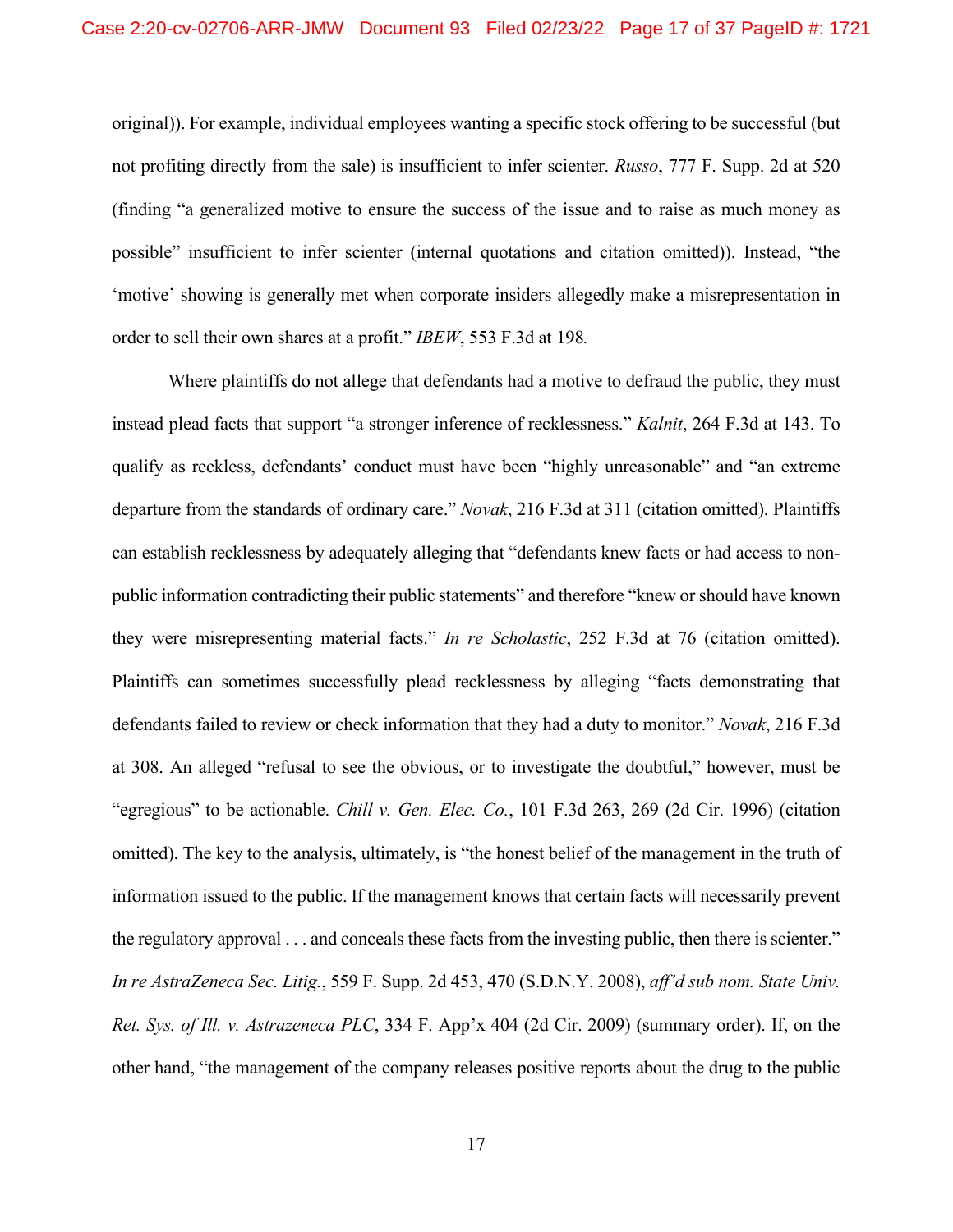along the way which the management honestly believes to be true, and where there is no reckless disregard for truth, then that is not securities fraud." *Id.*; *see also id.* (collecting cases).

Plaintiffs argue that they have sufficiently pleaded scienter by alleging that "by no later than April 29, 2020, the Chembio Defendants had access to material, contradictory information regarding the efficacy of the Test," and "the core importance of the Test's performance and prospects to Chembio's business." Pls.' Opp'n to Defs.' Mot. to Dismiss 41 ("Pls.' Opp'n"), ECF No. 88 (citing CAC ¶¶ 17–23, 176–88, 239–57). But plaintiffs fail to plausibly allege either motive or conscious recklessness on the part of any individual defendant.

For motive, plaintiffs appear to ask me to infer that Chembio and its executives concealed false information to raise Chembio's stock price. What is missing, however, is the necessary concrete, individualized benefit to officer and director defendants. Plaintiffs have pleaded that defendants were motivated by the company's financial prospects, CAC ¶ 253; Pls.' Opp'n 50, which is "precisely the sort of commonplace and hence unsuspicious motive that courts have routinely found insufficient to establish scienter," *In re Keyspan Corp. Sec. Litig.*, 383 F. Supp. 2d 358, 382 (E.D.N.Y. 2003); *see also Novak*, 216 F.3d at 307 (collecting cases). Plaintiffs also plead that the increased media exposure for the company from the seeming success of the Test was a sufficient motive. Pls.' Opp'n 50 (citing CAC ¶¶ 177, 245). Plaintiffs do not, however, cite any cases for this proposition. Moreover, media exposure for Chembio and its executives sounds more similar to the desire for prestige that courts have found insufficient for motive, *see supra*, than the concrete individual benefits, like stock sales, that have routinely been found to support motive.

Finally, the Complaint appears to advance a "bet the company" theory that, with all other products consigned to legacy status, Chembio's fate was dependent on the Test's success to a degree that should satisfy motive *See, e.g.*, CAC ¶ 240 ("The adverse developments at issue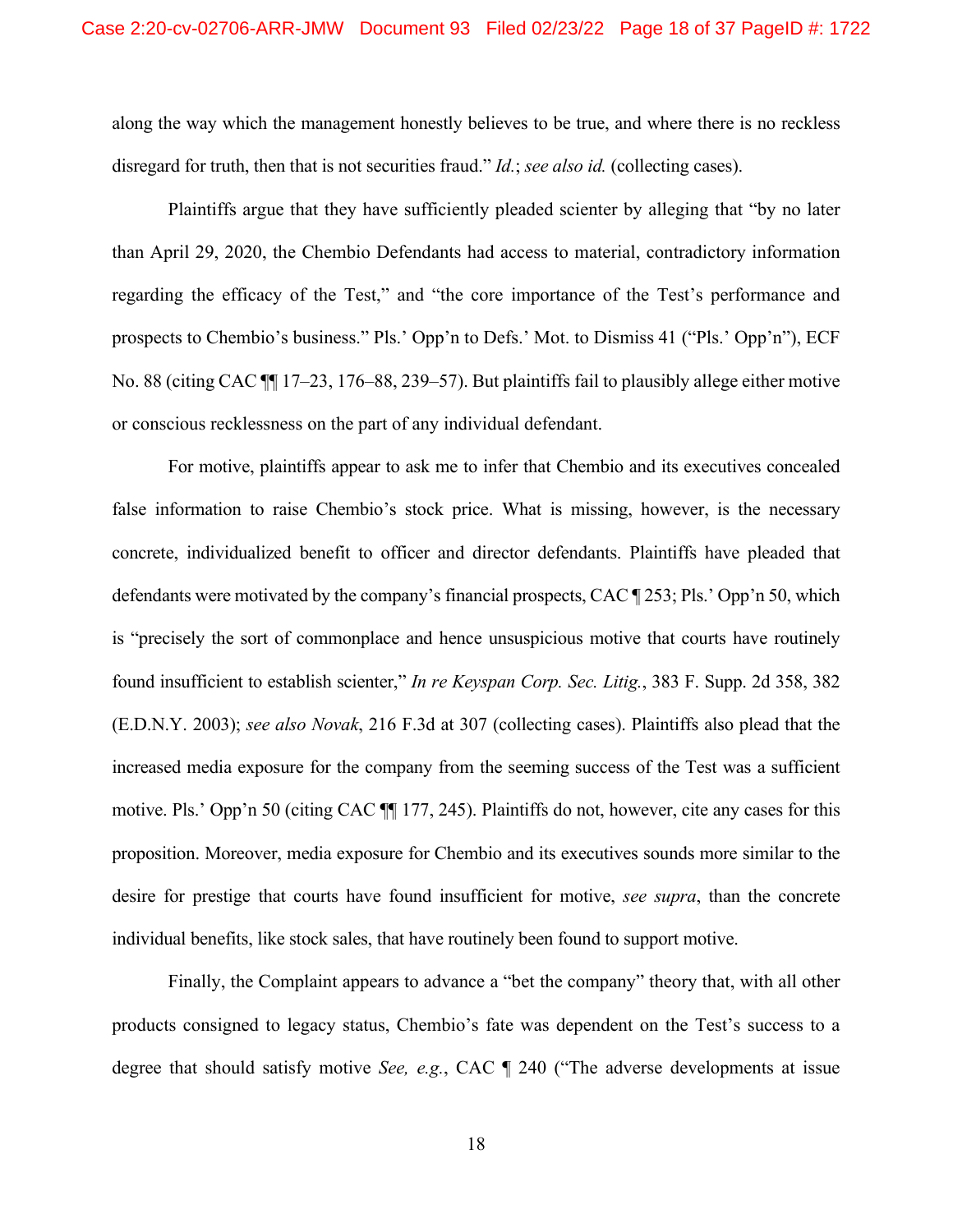impacted the most central aspect, or the core, of the Company's business, operations, and revenue."). Alleging a motivation of avoiding an event that would "threaten the survival of a company" is still "far too generalized (and generalizable) to allege the proper 'concrete and personal' benefit required by the Second Circuit," however. *In re PXRE Grp., Ltd., Sec. Litig.*, 600 F. Supp. 2d 510, 531–32 (S.D.N.Y. 2009), *aff'd sub nom. Condra v. PXRE Grp. Ltd.*, 357 F. App'x 393 (2d Cir. 2009). For this reason, similar theories have been rejected by courts in this Circuit. *See, e.g.*, *id.* at 533 ("[R]aising capital . . . to stave off a company's collapse . . . does not suffice [because] [s]uch a motive is too generalized."); *In re Ambac Fin. Grp., Inc. Sec. Litig.*, 693 F. Supp. 2d 241, 266 (S.D.N.Y. 2010) ("[T]he desire to maintain a high corporate credit rating is not enough to plead motive, even though Ambac's credit rating was fundamental to its business model."); *Zirkin v. Quanta Cap. Holdings Ltd.*, No. 07-CV-851 (RPP), 2009 WL 185940, at \*12 (S.D.N.Y. Jan. 23, 2009) ("A motive to maintain a higher financial rating to protect the viability of the [c]ompany . . . is not enough [for scienter].").

Plaintiffs are therefore left to plead recklessness. As all reasonable inferences fall in favor of plaintiffs at the pleading stage, I must assume that the April 29 call with the FDA provided notice to defendants that the Test was not 100% accurate after 11 days. By April 29, Chembio was in possession of the RUMC data, which they sent to the FDA following their call, and the FDA had communicated the NCI data to them, sending the full data report on April 30, 2020. May 22 Email. Plaintiffs accordingly assert that officer and director defendants necessarily knew about the contradictory data by virtue of their senior roles at Chembio and the centrality of the Test to Chembio's business. CAC ¶¶ 244, 247, 256–57. Therefore, plaintiffs plead, those defendants were aware of the increased likelihood that the EUA would be revoked. *See, e.g.*, CAC ¶¶ 210, 220.

Even assuming, *arguendo*, that officer and director defendants did in fact know that the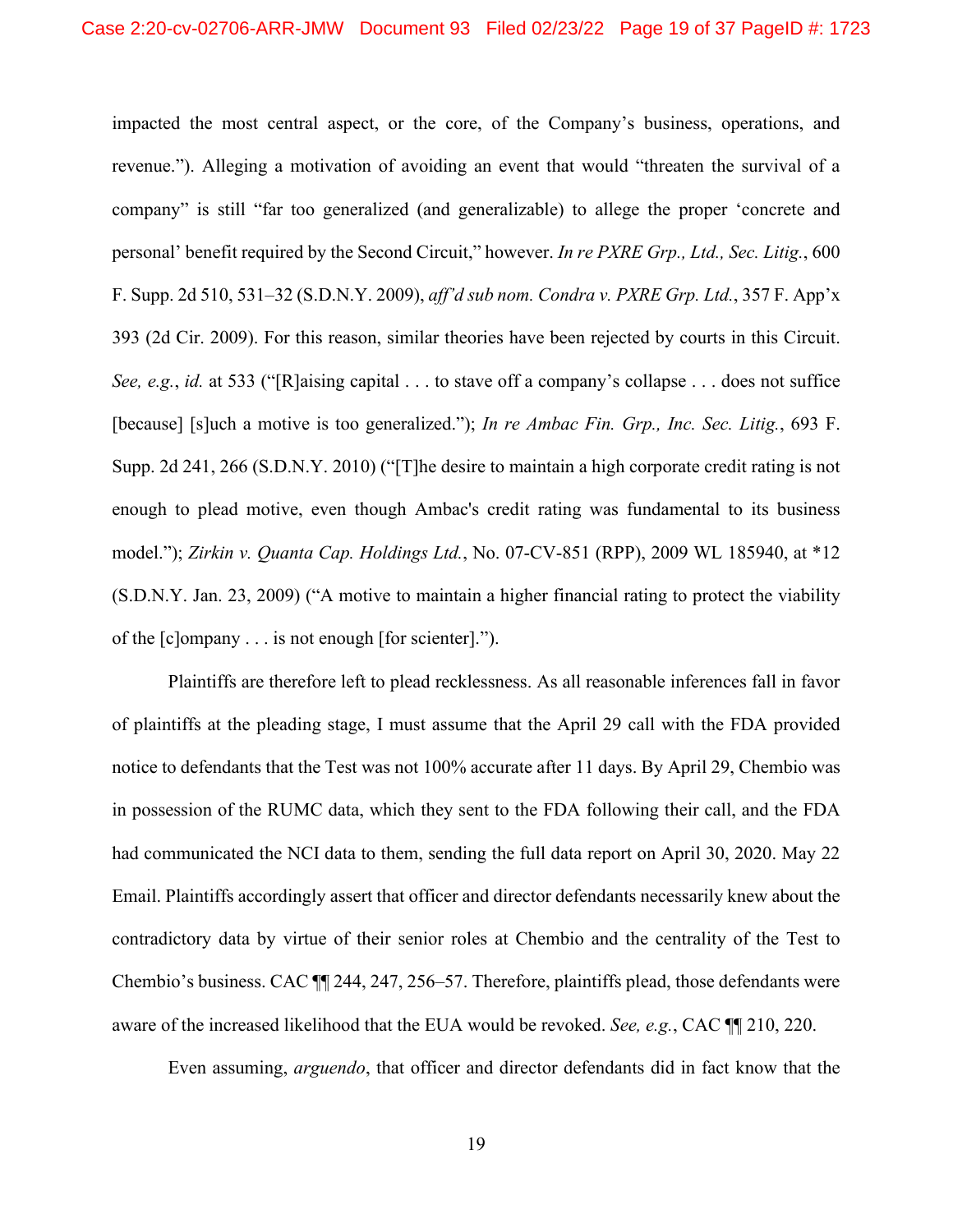Test was not 100% accurate, plaintiffs have still not sufficiently pleaded scienter. As noted above, a reckless state of mind approximates actual intent; pleading heightened negligence will not cross this high threshold. *See Novak*, 216 F.3d at 312. As applied to this case, the officer and director defendants' actions would have been reckless if defendants knew, but did not disclose, that it was inevitable that Chembio would lose its EUA for the Test. But the information that the Test might not be as accurate as they claimed did not put defendants on notice that the EUA *would* be revoked. The May 22 email summarizing the April 29 call does not say that revocation was discussed as a possibility on that call. *See* May 22 Email. Indeed, plaintiffs provide no basis to infer that the FDA mentioned taking any action on the Test's EUA (beyond denying Chembio's request for amendment) until the May 22 email, after the May Offering. *See, e.g.*, CAC ¶ 20.

Moreover, Chembio continued to submit data from further studies of the Test through May 15. In its May 22 email to defendants, the FDA even invited defendants to submit additional data by May 25. *See* May 22 email. To be sure, the NCI and RUMC data may have increased defendants' concerns about the likelihood of revocation. But it would be unreasonable to infer that the data necessarily notified defendants that revocation was inevitable when defendants continued to send more data to the FDA and receive feedback. The competing inference that defendants still believed—in the uncertain early months of the COVID-19 pandemic and with few competitor products on the market—that the FDA would maintain their EUA, is more compelling given the facts pleaded. Therefore, plaintiffs have not adequately pleaded that officer and director defendants were reckless in failing to warn that the EUA would be revoked.

Plaintiffs also advance a more limited recklessness argument, pleading that officer and director defendants were reckless in their statements about the Test's accuracy. *See, e.g.*, CAC ¶¶ 207, 212, 214, 216–17. This argument also fails, however, because plaintiffs have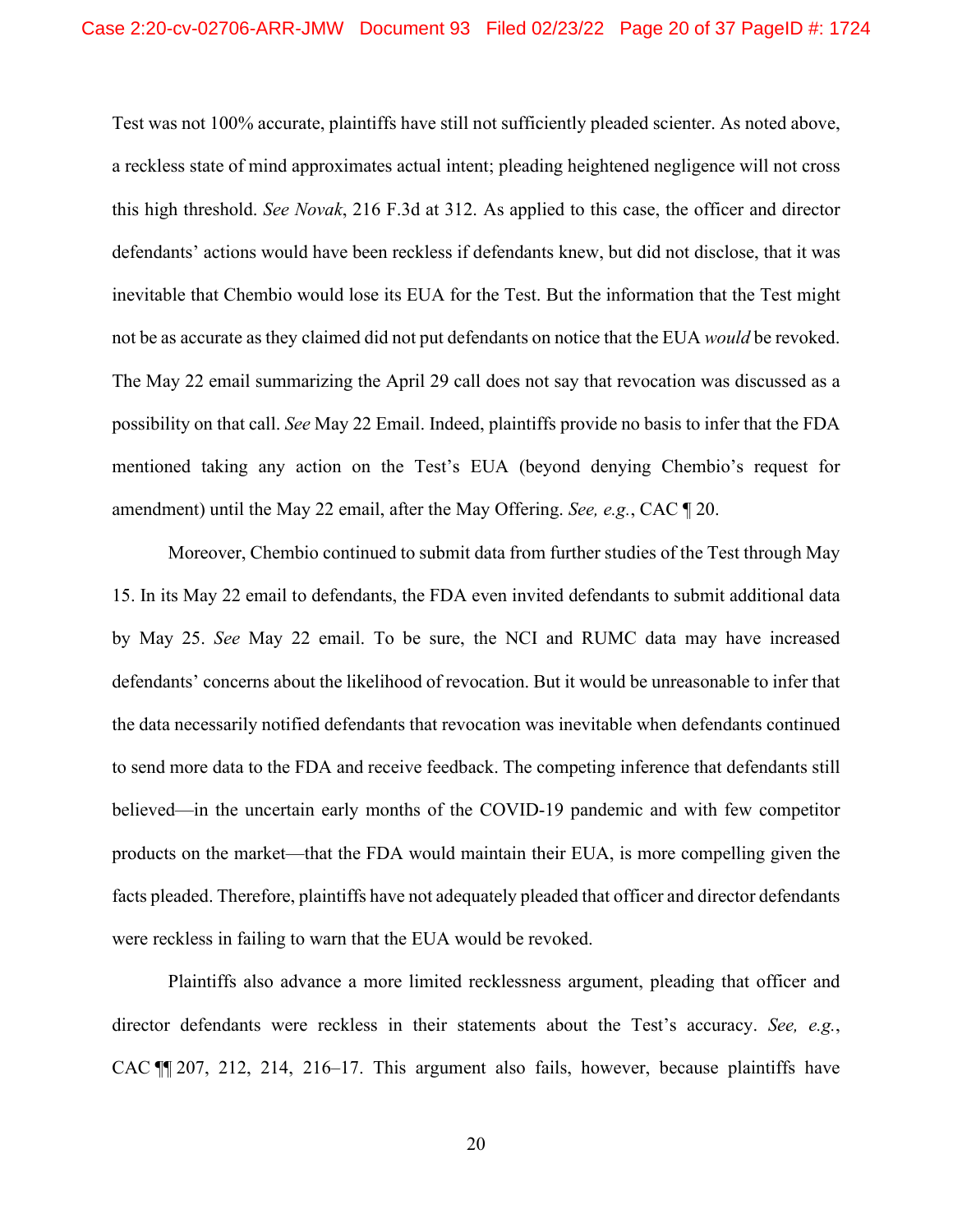insufficiently pleaded that these defendants knew about the contradictory NCI and RUMC data when they made the allegedly reckless statements. As noted above, plaintiffs proffer that because officer and director defendants were senior executives at the company, they necessarily knew about the contradictory data regarding their most important product. CAC ¶¶ 244, 247, 256–57. But circumstantial evidence of knowledge is insufficient to support recklessness without more: "all allegations going to scienter . . . must show that [the] individual defendants actually possessed the knowledge highlighting the falsity of public statements; conclusory statements that defendants 'were aware' of certain information, and mere allegations that defendants 'would have' or 'should have' had such knowledge is insufficient." *Glaser v. The9, Ltd.*, 772 F. Supp. 2d 573, 591 (S.D.N.Y. 2011); *see also, e.g.*, *Patel v. L-3 Commc'ns Holdings Inc.*, Nos. 14-CV-6038, 14-CV-6182, 14-CV-6939 (VEC), 2016 WL 1629325, at \*8 (S.D.N.Y. Apr. 21, 2016) ("Lead [p]laintiffs do not allege with any particularity the who, what, and when of any of these events or any specificity as to what the [i]ndividual [d]efendants actually knew or should have known."). In particular, pleading access to information based on an individual defendant's executive position is insufficient to support an inference of scienter. *See, e.g.*, *Glaser*, 772 F. Supp. 2d at 588 ("[A]llegations that [the] information [at issue] was the sort of data that would have been reviewed by the [i]ndividual [d]efendants are too speculative to give rise to a strong inference of scienter." (internal quotations and citation omitted)); *In re Health Mgmt. Sys., Inc. Sec. Litig.*, No. 97-CV-1865 (HB), 1998 WL 283286, \*6 (S.D.N.Y. June 1, 1998) ("[C]ourts have routinely rejected . . . attempt[s] to plead scienter based on allegations that because of defendants' board membership and/or their executive managerial positions, they had access to information concerning the company's adverse financial outlook."); *see also In re Sona Nanotech, Inc. Sec. Litig.*, No. 20-CV-11405 (MCS), 2021 WL 5504758, at \*8 (C.D. Cal. Oct. 28, 2021) (finding "woefully insufficient"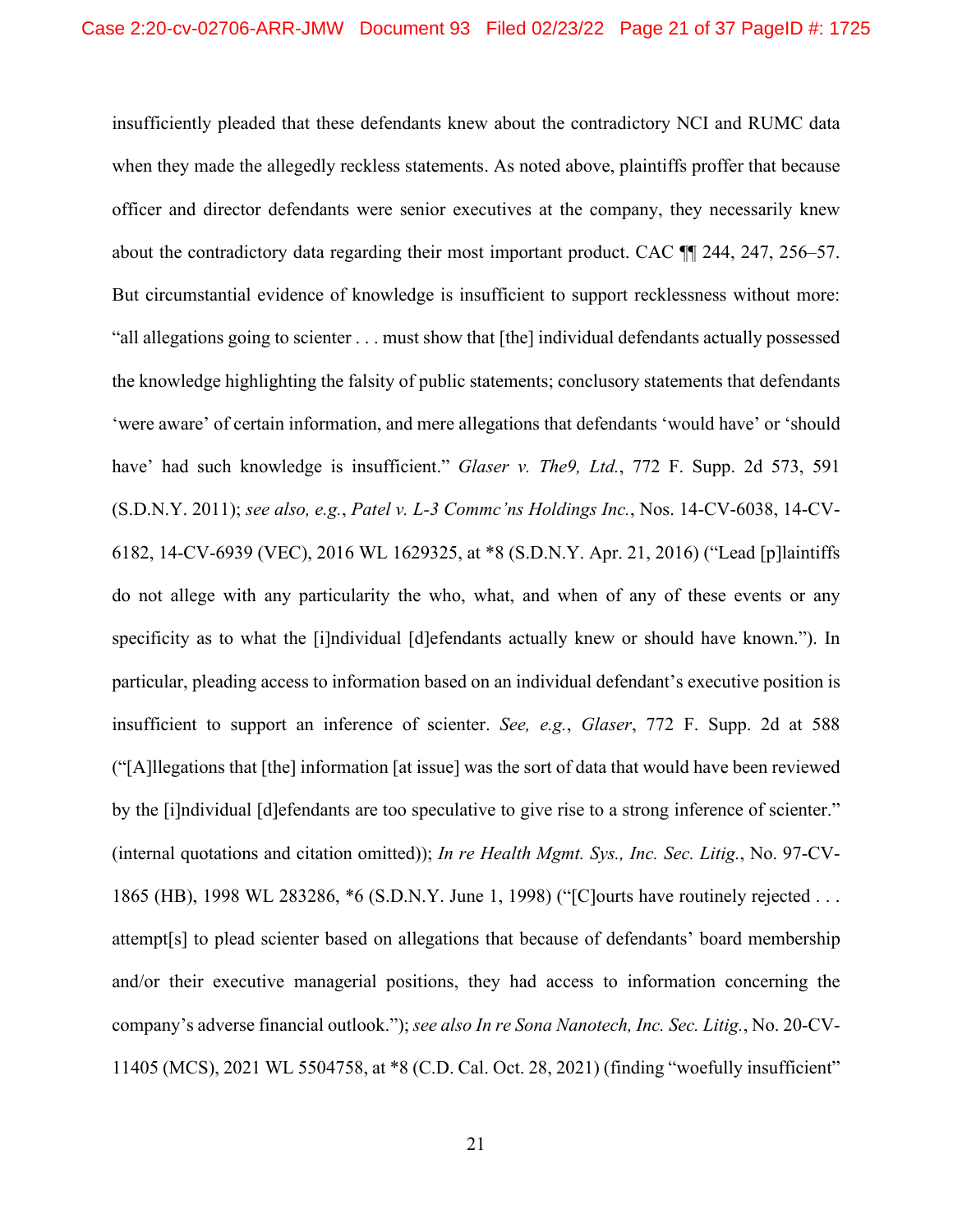plaintiffs' pleading that the individual defendants, because of their roles as corporate officers, knew that the company's statements about its COVID-19 test were incorrect "based on an apparent possession of contradictory information").<sup>9</sup> Nevertheless, plaintiffs cite nothing more concrete to support that officer and director defendants, who either made or signed the Registration Statement containing the statements at issue, knew about the contradictory data.<sup>10</sup> Accordingly, I find that plaintiffs' fail to sufficiently plead scienter on behalf of any of officer and director defendants.

<sup>&</sup>lt;sup>9</sup> Plaintiffs' pleadings sound in the core operations doctrine, the central theory of which is that "when contradictory facts of critical importance to the company either were apparent or should have been apparent, an inference arises that high-level officers and directors had knowledge of those facts by virtue of their positions with the company." *Wallace v. IntraLinks*, No. 11-CV-8861 (TPG), 2013 WL 1907685, at \*8 (S.D.N.Y. May 8, 2013) (citation omitted). After the PSLRA, however, courts do not accept this pleading strategy as the *sole* evidence of scienter; such an inference can only be additional evidence of scienter. *Id.*; *see also In re Ferrellgas Partners, L.P., Sec. Litig.*, No. 16-CV-7840 (RJS), 2018 WL 2081859, at \*19 (S.D.N.Y. Mar. 30, 2018) ("[W]hile allegations regarding core operations may factor into a court's holistic assessment of scienter allegations, they are not independently sufficient to raise a strong inference of scienter." (internal quotation marks omitted)), *aff'd*, 764 F. App'x 127 (2d Cir. 2019); *Tyler v. Liz Claiborne, Inc.*, 814 F. Supp. 2d 323, 343 (S.D.N.Y. 2011) ("[T]hat an allegedly fraudulent statement concerned 'core operations,' standing alone, is insufficient to support strong circumstantial evidence of scienter. Rather, the 'core operations doctrine' bolsters the strength of the inference of scienter when [the] plaintiff has already adequately alleged facts indicating that [the] defendants might have known their statements were false.").

<sup>10</sup> Plaintiffs cite *City of Pontiac General Employees' Retirement System v. Lockheed Martin Corp.*, 875 F. Supp. 2d 359 (S.D.N.Y. 2012), to argue that Mr. Eberly and Ms. Page's statements about the Test's accuracy were "strong circumstantial evidence that [defendants] were receiving some form of specific information," *id.* at 372. But in citing *Lockheed Martin*, plaintiffs ignore the broader context of that court's conclusion. There, the court found relevant—*in combination* pleadings (1) that the senior corporate defendants "made specific statements about the projections and performance" of the company (as plaintiffs argue here), *and* (2) that the defendants received their information from a co-defendant, as to whom the court had already found the complaint sufficiently alleged scienter. *Id.* at 371−73. Even faced with more substantial pleading than exists in plaintiffs' Complaint, however, the *Lockheed Martin* court still found that it was equally plausible that either (1) the defendants acted with scienter, or (2) their co-defendant misled them. *Id.* at 372−73. The *Lockheed Martin* plaintiffs prevailed only because a tie at the pleading stage goes to the plaintiff. *See id.* That the allegations in *Lockheed Martin* amounted only to a tie underscores the deficiency of plaintiffs' pleadings here.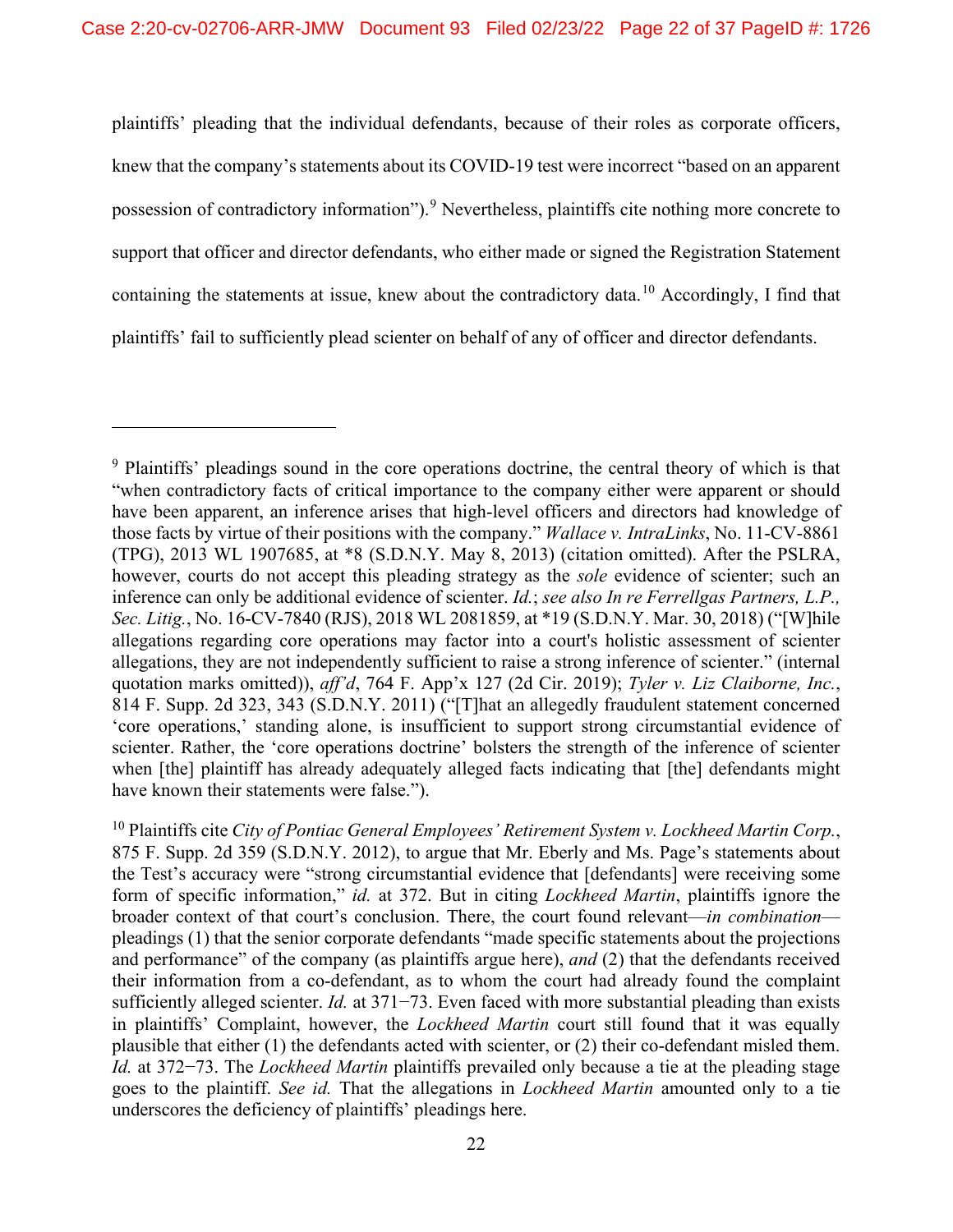## *2. Corporate scienter*

To adequately plead scienter for Chembio, plaintiffs must plead facts that "create a strong inference that someone whose intent could be imputed to the corporation acted with the requisite scienter." *Teamsters Local 445 Freight Div. Pension Fund v. Dynex Cap., Inc.*, 531 F.3d 190, 195 (2d Cir. 2008). While "the most straightforward way" to establish scienter for a corporate defendant "is to impute it from an individual defendant who made the challenged misstatement," that is not required. *Jackson v. Abernathy*, 960 F.3d 94, 98–99 (2d Cir. 2020) (internal quotations and citation omitted). "The scienter of the other officers or directors who were involved in the dissemination of the fraud may also be imputed to the corporation, even if they themselves were not the actual speaker." *Id.* at 99. Alternatively, "a shareholder need not . . . identify the individuals responsible for the fraudulent statement" where the statement is "so dramatic that collective corporate scienter may be inferred." *Id.* at 98−99 (internal quotations and citation omitted).

Plaintiffs argue that they have plausibly pleaded Chembio's corporate scienter by alleging the following: (1) with all other products relegated to legacy status, all Chembio defendants were focused on the Test, and thus "cannot reasonably dispute knowledge of and involvement in testrelated FDA communications," Pls.' Opp'n 48; *see also* CAC ¶ 247; and (2) scienter can be imputed to Chembio from defendant Esfandiari, Pls.' Opp'n at 48–49, or non-defendant Dr. Louise M. Sigismondi, Research and Development Director of Regulatory Affairs at Chembio, who received the May 22 email and the June 16 letter, CAC ¶ 258; *see also* May 22 Email; June 16 Letter. Plaintiffs at different points identify Dr. Sigismondi and Mr. Esfandiari as the source of Chembio's scienter. The Complaint imputes scienter to Chembio from only Dr. Sigismondi. CAC ¶ 258. In their Motion to Dismiss, defendants criticize this aspect of plaintiffs' pleading as insufficient. Defs.' Mem. 41. Rather than defending Dr. Sigismondi as the source of corporate scienter, however, in their opposition, plaintiffs make no mention of Dr. Sigismondi; instead, they proffer Mr. Esfandiari as the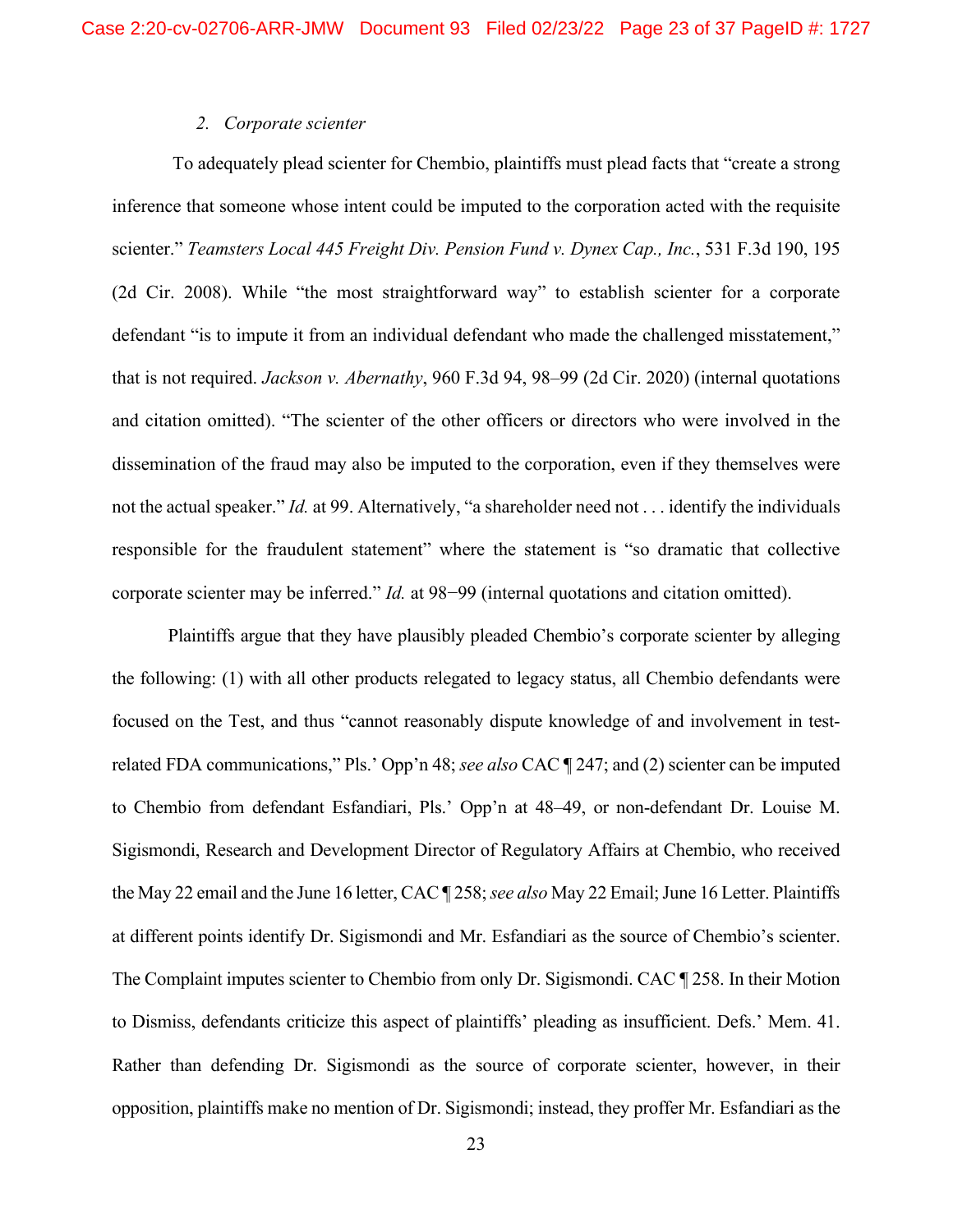sole source of Chembio's scienter. Pls.' Opp. at 48–49. However, even if plaintiffs had adequately pleaded Mr. Esfandiari as the source of Chembio's scienter—which they did not—plaintiffs would not have adequately alleged Chembio's scienter. As discussed above, knowledge of an increased risk of revocation—the only knowledge that can be imputed to Dr. Sigismondi or Mr. Esfandiari—is not knowledge of *certain* revocation. *See supra*. I therefore find plaintiffs have not sufficiently pleaded an individual whose scienter can be imputed to Chembio.<sup>11</sup>

Ultimately, plaintiffs have not persuasively alleged with sufficient specificity an inference of fraudulent intent that is at least as compelling as competing inferences of non-fraudulent intent. I therefore do not need to reach the other elements of plaintiffs' Section 10(b) claim, which I dismiss.

# **III. Claims Under Securities Act Sections 11 and 12(a)(2)**

The Securities Act Class plaintiffs<sup>12</sup> allege that Chembio, the underwriter defendants. Ms. Page, Mr. Goldman, and the director defendants violated Sections 11 and 12(a)(2) of the Securities Act. CAC ¶¶ 106−27. These provisions impose liability on those involved in preparing and publishing an offering's registration statement and prospectus, including all signatories, for untrue statements of material fact or misleading omissions contained in those documents. 15 U.S.C. § 77k. Issuers, like Chembio, "are subject to 'virtually absolute' liability" while Sections 11 and 12 hold other defendants potentially liable for negligence. *In re Morgan Stanley Info. Fund Sec. Litig.*, 592 F.3d 347, 359 (2d Cir. 2010) (quoting *Herman*, 459 U.S. at 382). Ms. Page, Mr. Goldman, and the director defendants are named as signers of the Registration Statement. CAC ¶¶ 39−40, 44−46. The underwriter defendants

 $11$  Plaintiffs have not attempted to identify a sufficiently dramatic statement that would support an inference of collective corporate scienter.

 $12$  The Securities Act Class is composed of the plaintiffs who allegedly purchased Chembio common stock directly in or traceable to the May Offering and pursuant to Chembio's offering documents. CAC ¶ 1.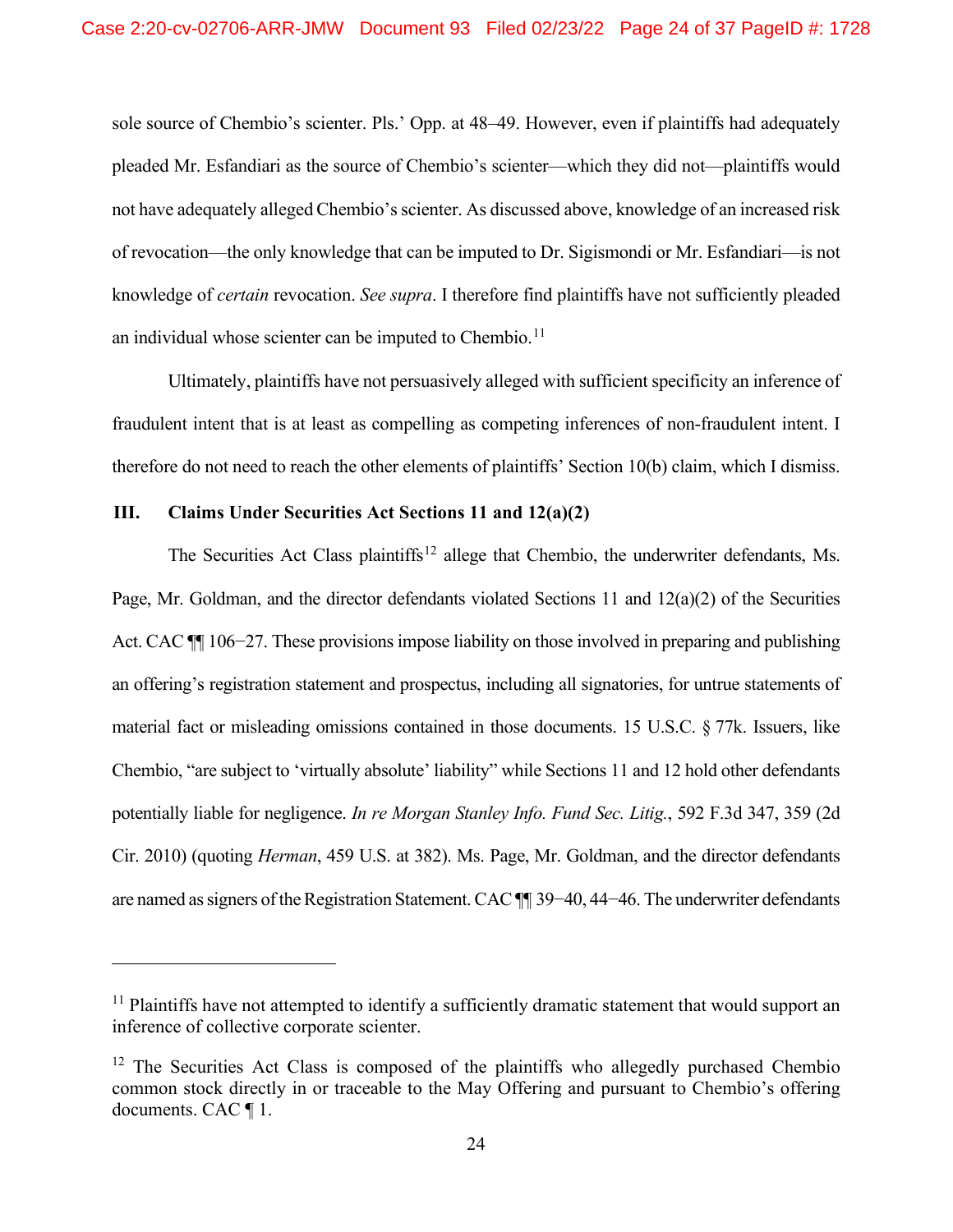are named for their alleged role in preparing the Registration Statement. *Id.* ¶¶ 50−52.

The Securities Act imposes "a stringent standard of liability," and plaintiffs "need only show a material misstatement or omission to establish [their] *prima facie* case." *Herman & MacLean v. Huddleston*, 459 U.S. 375, 381–82 (1983). An actionable misstatement or omission takes the form of "(1) a misrepresentation; (2) an omission in contravention of an affirmative legal disclosure obligation; [or] (3) an omission of information that is necessary to prevent existing disclosures from being misleading." *In re Morgan Stanley*, 592 F.3d at 360. Section 11 applies this standard to the registration statement, while Section 12(a)(2) applies it to, *inter alia*, prospectuses. *Id.* at 358–59; *In re XP Inc. Sec. Litig.*, 524 F. Supp. 3d 23, 29 (E.D.N.Y. 2021). Because the two sections are "Securities Act siblings with roughly parallel elements, courts typically analyze the two claims together." *City of Omaha Police & Fire Ret. Sys. v. Evoqua Water Techs. Corp.*, 450 F. Supp. 3d 379, 401 (S.D.N.Y. 2020) (internal quotations and citation omitted).

As a general rule, Sections 11 and 12(a)(2) claims do not require plaintiffs to plead scienter because "[f]raud is not an element or a requisite" of those claims. *Rombach v. Chang*, 355 F.3d 164, 171 & n.4 (2d Cir. 2004). A Securities Act plaintiff therefore typically needs to allege only that the statement or omission was materially misleading, which is a "fact-specific" inquiry that does not focus on whether statements are "literally true" but instead on whether the statements, "taken together and in context, would have misle[d] a reasonable investor." *In re Facebook, Inc. IPO Sec. & Derivative Litig.*, 986 F. Supp. 2d 487, 515 (S.D.N.Y. 2013).

Where Section 11 and/or Section 12(a)(2) claims are "premised on allegations of fraud," however, Rule 9(b)'s heightened pleading standard applies. *Rombach*, 355 F.3d at 171. It is not uncommon to analyze Sections 11 and  $12(a)(2)$  claims under this standard: "The same course of conduct that would support a Rule 10b–5 claim may as well support a Section 11 claim or a claim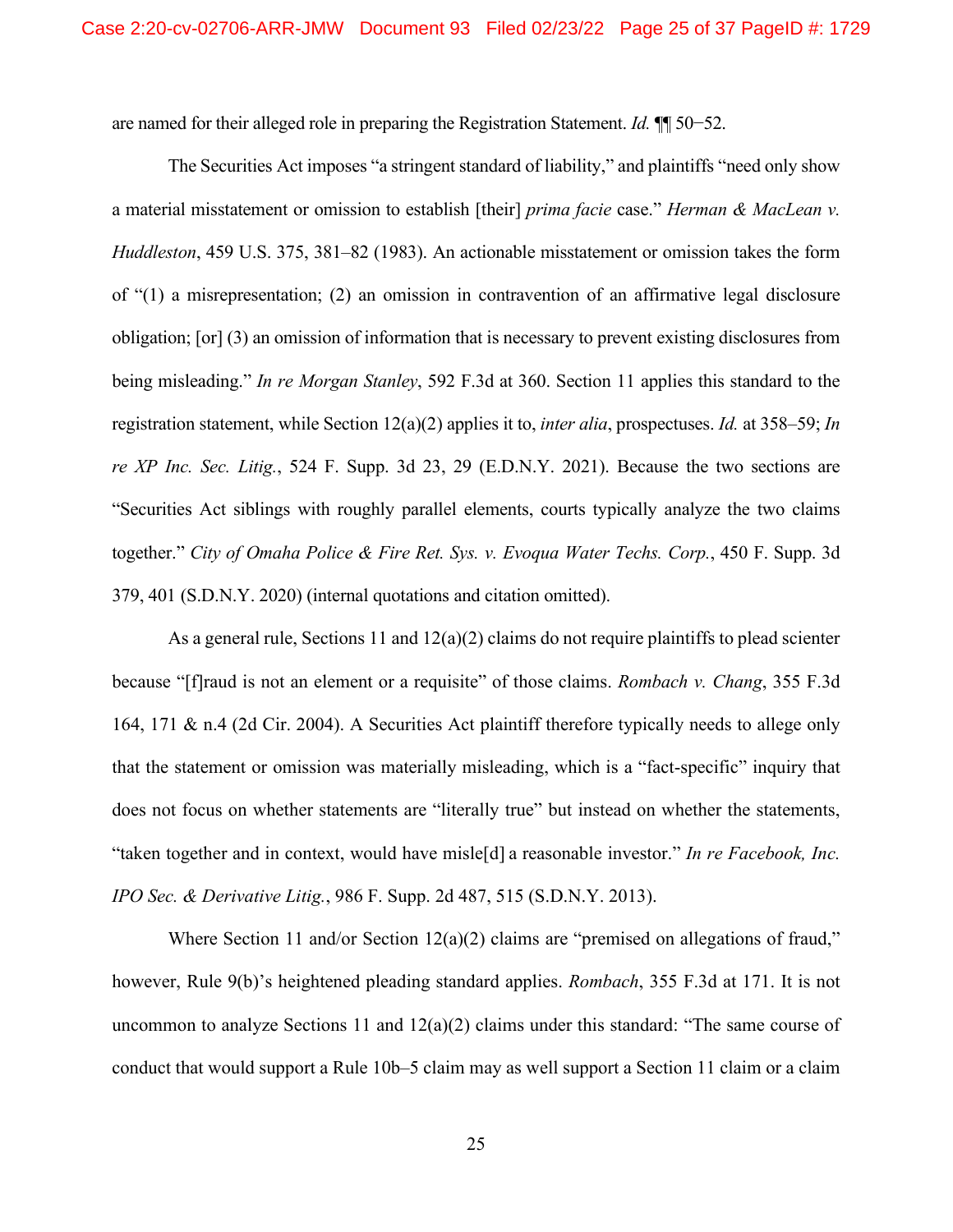under Section 12(a)(2)." *Id.* at 171. For such claims, plaintiffs must plead the elements of fraud by "(1) specify[ing] the statements that the plaintiff contends were fraudulent, (2) identify[ing] the speaker, (3) stat[ing] where and when the statements were made, and (4) explain[ing] why the statements were fraudulent." *Id.* at 170 (internal quotations and citation omitted).

# **A. The appropriate pleading standard for the claims against the named Chembio defendants is fraud, while the standard for the claims against the underwriter defendants is negligence.**

The parties dispute whether plaintiffs' claims under Sections 11 and 12 of the Securities Act sound in negligence or fraud, and therefore disagree as to the appropriate pleading standard. Defs.' Mem. 14–16; Pls.' Opp'n 11–16; Defs.' Reply in Supp. of Mot. to Dismiss 20–24 ("Defs.' Reply"), ECF No. 90. To determine whether Securities Act claims sound in fraud, courts must engage in a "case-by-case analysis of particular pleadings to determine whether 'the gravamen of the complaint is plainly fraud.'" *Refco*, 503 F. Supp. 2d at 32 (quoting *Rombach*, 355 F.3d at 172). Plaintiffs cannot evade Rule 9(b)'s heightened pleading standard by disclaiming any intent to plead fraud. *See, e.g.*, *Fresno Cnty. Emps.' Ret. Ass'n*, 268 F. Supp. 3d at 558 ("On their own, such disclaimers are insufficient to subject a complaint to [Federal] Rule [of Civil Procedure] 8, because '[p]laintiffs cannot evade the Rule 9(b) strictures by summarily disclaiming any reliance on a theory of fraud or recklessness.'" (alteration in original) (quoting *City of Roseville Emps.' Ret. Sys. v. EnergySolutions, Inc.*, 814 F. Supp. 2d 395, 424 (S.D.N.Y. 2011))). Plaintiffs must avoid language "classically associated with fraud," *Rombach*, 355 F.3d at 172, and "carefully couch[]" their claims "in the language of negligence." *Refco*, 503 F. Supp. 2d at 32. And while keeping separate the factual allegations supporting Securities Act and Exchange Act claims is helpful, separate pleadings will not remedy factual overlap of claims. *See, e.g.*, *City of Pontiac Policemen's & Firemen's Ret. Sys. v. UBS AG* (*UBS*), 752 F.3d 173, 183 (2d Cir. 2014) (concluding that Section 11 claims sounded in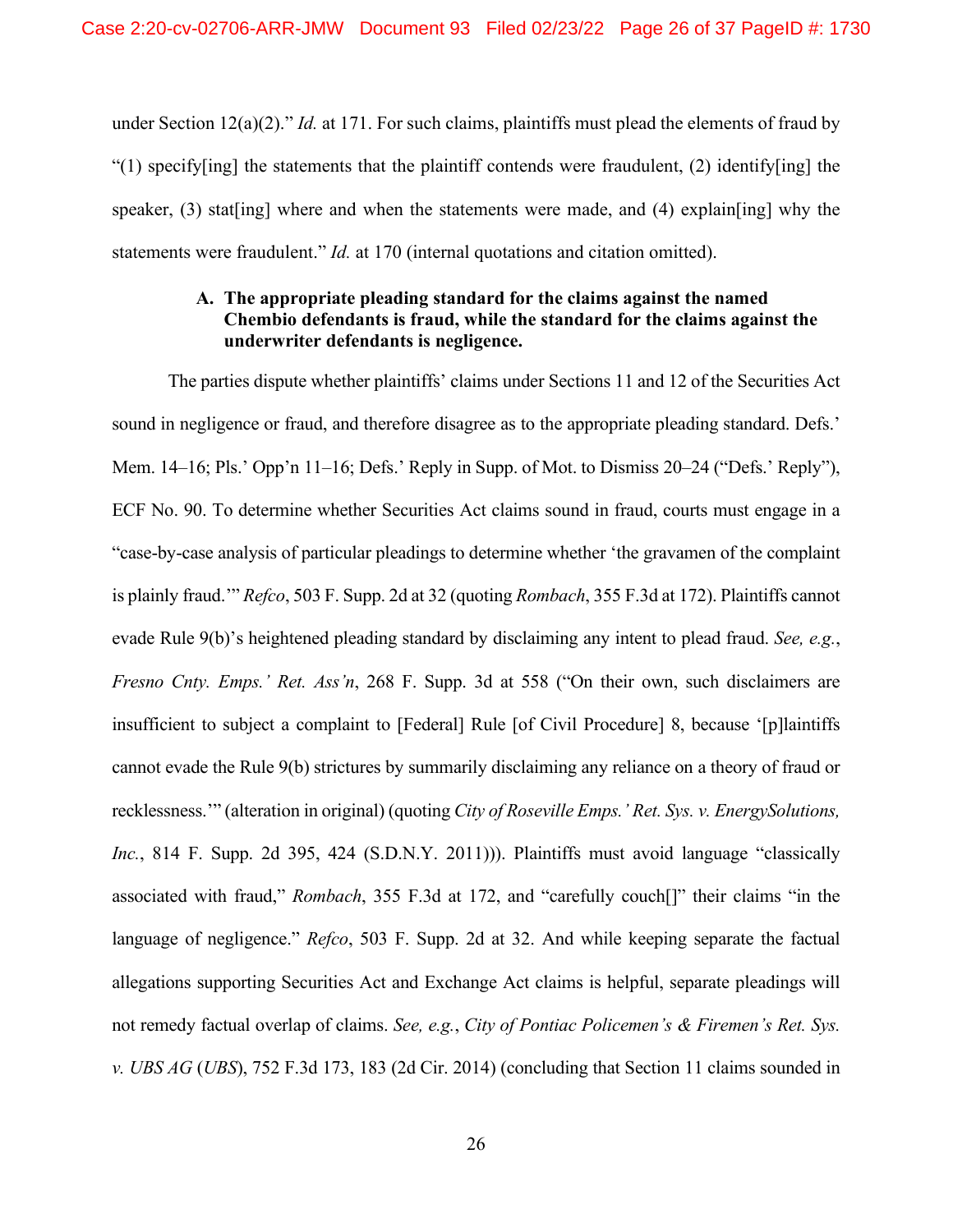fraud where, *inter alia*, the claims were identical to the plaintiff's Section 10(b) claims); *In re HEXO Corp. Sec. Litig.*, 524 F. Supp. 3d 283, 299 n.17 (S.D.N.Y. 2021) (holding separation of Securities Act and Exchange Act claims did not prevent the court from finding the Securities Act claim sounded in fraud because both claims "rest[ed] on the same theory"). When "the only allegations supporting falsity are the plaintiffs' allegations relating to fraudulent intent," the fraud claims are "substantially intertwined" with the Section 11 claims, and the latter must also be pleaded according to Rule 9(b). *In re Atlas Air Worldwide Holdings, Inc. Sec. Litig.*, 324 F. Supp. 2d 474, 502 (S.D.N.Y. 2004).

### *1. Chembio defendants*

Here, plaintiffs' Sections 11 and 12(a)(2) allegations against Chembio, the director defendants, Ms. Page, and Mr. Goldman sound in fraud. To be sure, plaintiffs disclaim any intent to plead fraud and insert the classic language of negligence pleading in their Section 11 claim. CAC ¶ 113 ("None of Defendants named herein made a reasonable investigation or possessed reasonable grounds to believe that the statements in the Registration Statement were complete, accurate or nonmisleading."). Nevertheless, the gravamen of plaintiffs' factual claims is fraud. While plaintiffs ostensibly separate their Securities Act and Exchange Act pleadings, the two sections share a nucleus of operative facts: Chembio knew the Test's data were in doubt but did not disclose that fact. The only addition the Exchange Act pleading makes to the Securities Act pleading regarding the Registration Statement and the Prospectus is adding allegations of intent to deceive or defraud. *See*  CAC ¶ 217 (incorporating by reference Securities Act pleadings from paragraphs 68 through 81 without pleading additional facts). Plaintiffs' Sections 11 and 12(a)(2) claims against the Chembio defendants are therefore substantially intertwined with their Exchange Act fraud claims.

This conclusion is supported by the overlap in defendants named in the claims and plaintiffs' use of language "classically associated with fraud," *Rombach*, 355 F.3d at 172, in its Securities Act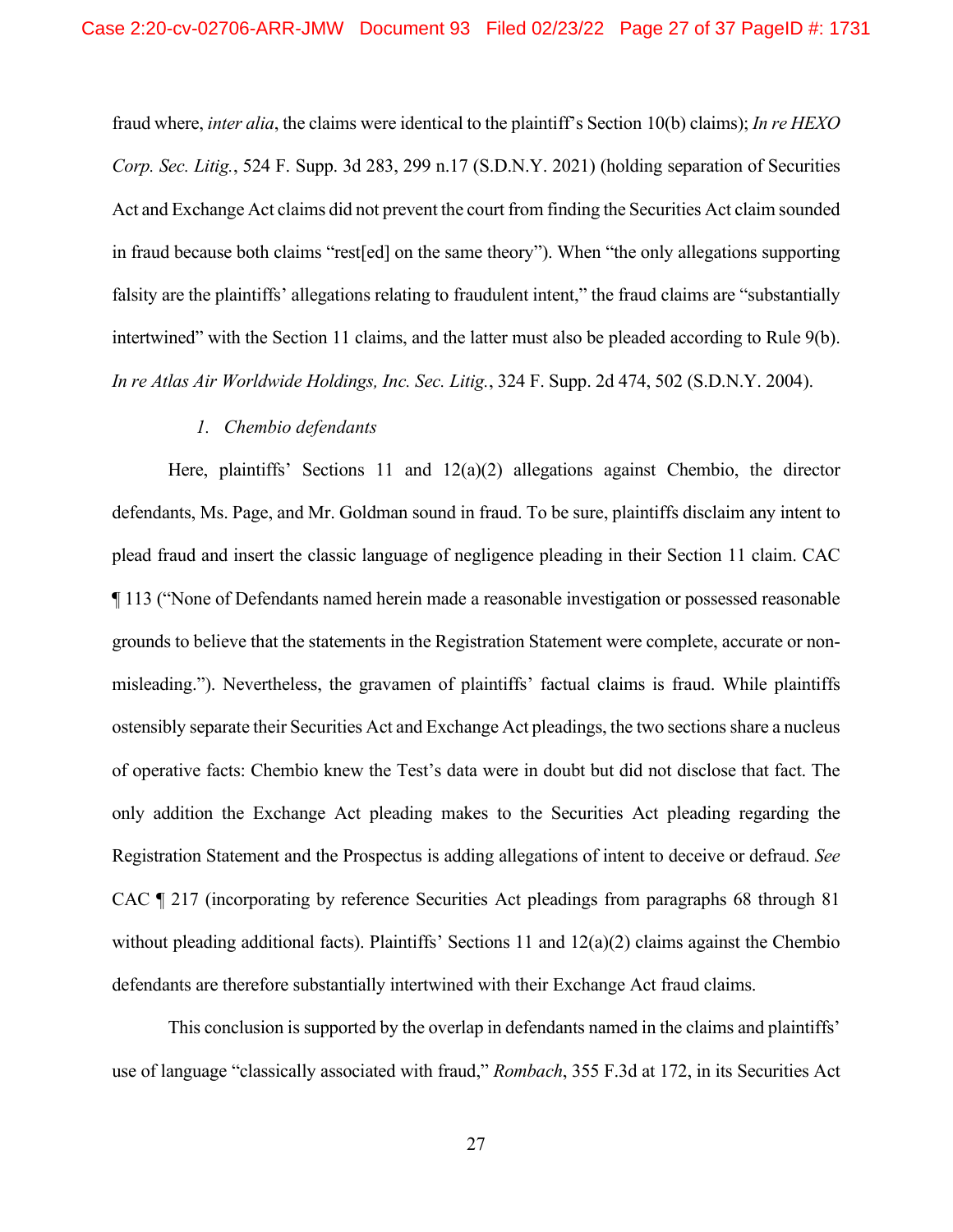claims. For example, the Complaint alleges that management, who signed the Registration Statement, "knew that the FDA had expressed concerns about the reliability of the data it submitted with its EUA application and that there was an increased risk that its EUA for the [Test] would be revoked," CAC ¶ 72, yet did not include that information in the Registration Statement.

Plaintiffs cite *In re Refco, Inc. Securities Litigation*, 503 F. Supp. 2d 611 (S.D.N.Y. 2007) to support their argument that their Sections 11 and  $12(a)(2)$  allegations sound in negligence. Pls.' Opp'n 13–14. Although a comparison of this case to *Refco*, which found that the plaintiffs' Securities Act claims sounded in negligence, is instructive, it works to plaintiffs' detriment. In *Refco*, all allegations supporting claims about the defendants' intent were framed in the language of negligence, and the defendants did not identify any allegations in the Securities Act section "that contain[ed] even a hint of fraud." 503 F. Supp. 2d at 631–32. Moreover, not only were the Securities Act and Exchange Act claims divided into separate sections, but also the *substance* of plaintiffs' allegations "kep[t] the distinction [] clear." *Id.* at 632. In the instant case, by contrast, although plaintiffs allege in their Securities Act claims that Chembio's corporate officers did not conduct a reasonable investigation of the statements contained in the Registration Statement (sounding in negligence), their factual pleadings supporting these claims allege that the corporate officers knew but did not disclose the risk of EUA revocation (sounding in fraud). *See, e.g.*, CAC ¶ 72 ("The Registration Statement . . . failed to disclose that, at the time of the May Offering, management *knew* that the FDA had expressed concerns about the reliability of the data it submitted with its EUA application and that there was an increased risk that its EUA for the [Test] would be revoked." (emphasis added)). Nor did plaintiffs here adhere to the clear division of pleading in *Refco*: their Exchange Act claims incorporate the Securities Act claims regarding the Registration Statement and Prospectus and add only a brief additional pleading regarding intent.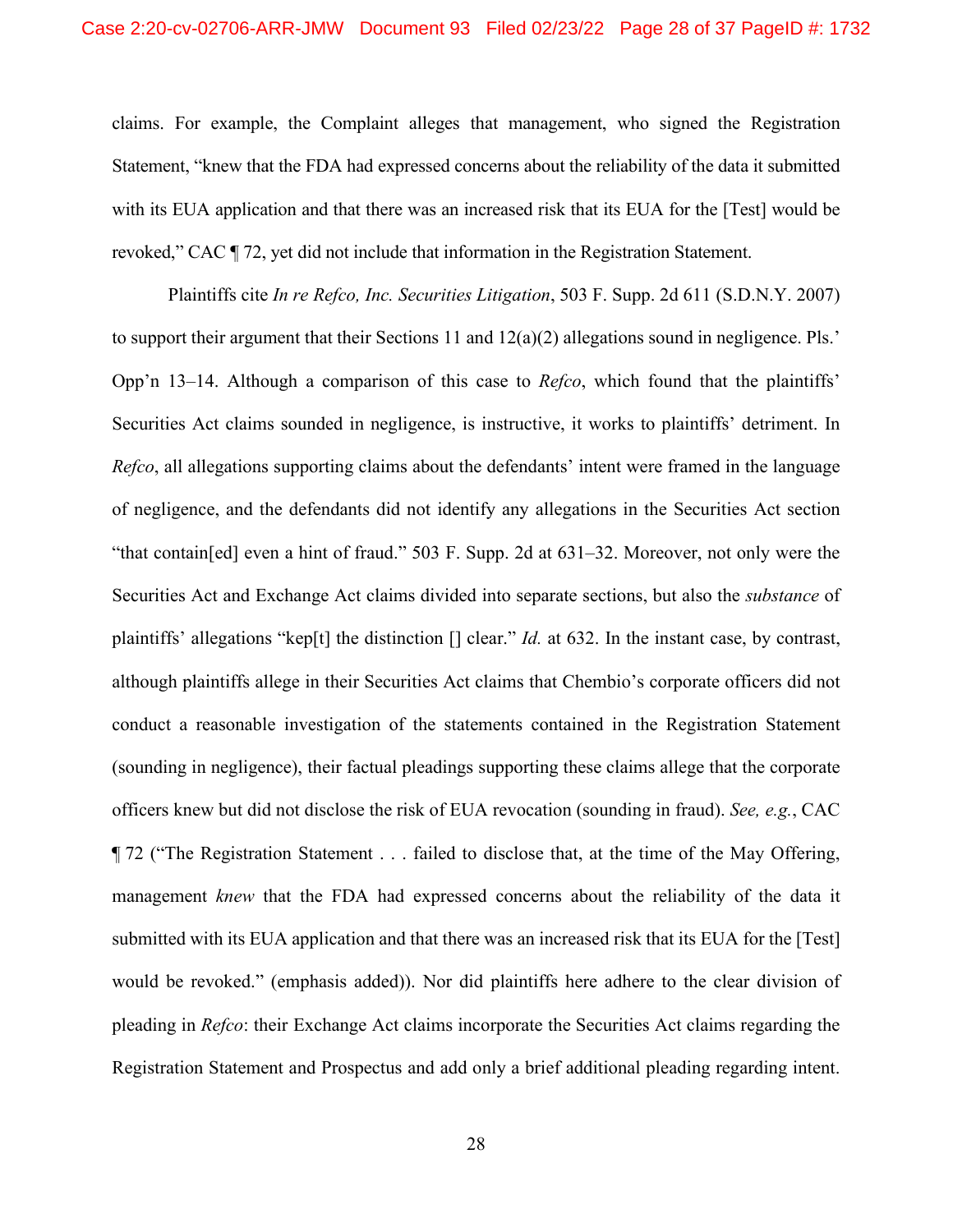*See* CAC ¶ 217. In other words, the "substance of [plaintiffs'] allegations" does not "keep[] the distinction [] clear." *Refco*, 503 F. Supp. 2d at 632. I will therefore evaluate plaintiffs' Securities Act claims against the Chembio defendants under Rule 9(b)'s fraud pleading standard.

#### *2. Underwriter defendants*

Plaintiffs' Sections 11 and 12(a)(2) claims against underwriter defendants, by contrast, sound in negligence. *Cf., e.g., Rombach*, 355 F.3d at 171-72 (finding the Section 11 claims against the corporate defendants sounded in fraud and the Section 11 claims against the underwriters sounded in negligence). Plaintiffs' only claim against the underwriters is that they failed to conduct a reasonable investigation into the statements contained in the Registration Statement and Prospectus. CAC ¶¶ 90−99. Moreover, no fraud claims have been brought against the underwriters.

I will therefore evaluate plaintiffs' Securities Act claims against the underwriters under Rule 8's notice pleading standard.

## **B. The motion to dismiss the Section 11 and 12(a) claims is granted as to the Chembio defendants and denied as to the underwriter defendants.**

Section 11 holds liable issuers and other signatories of a registration statement that "contained an untrue statement of a material fact or omitted to state a material fact required to be stated therein or necessary to make the statements therein not misleading." 15 U.S.C.  $\S 77k(a)$ . "Section 12(a)(2) imposes liability on any person who 'offers or sells' a security by means of a prospectus that 'includes an untrue statement of a material fact or omits to state a material fact necessary in order to make the statements, in light of the circumstances under which they were made, not misleading.'" *In re Axis Cap. Holdings Ltd. Sec. Litig.*, 456 F. Supp. 2d 576, 596–97 (S.D.N.Y. 2006) (quoting 15 U.S.C. § 77l(a)(2)). These sections thus hold issuers liable not only for what a registration statement and prospectus say, but also what they leave out. *See Omnicare, Inc. v. Laborers Dist. Council Constr. Indus. Pension Fund*, 575 U.S. 175, 179 (2015).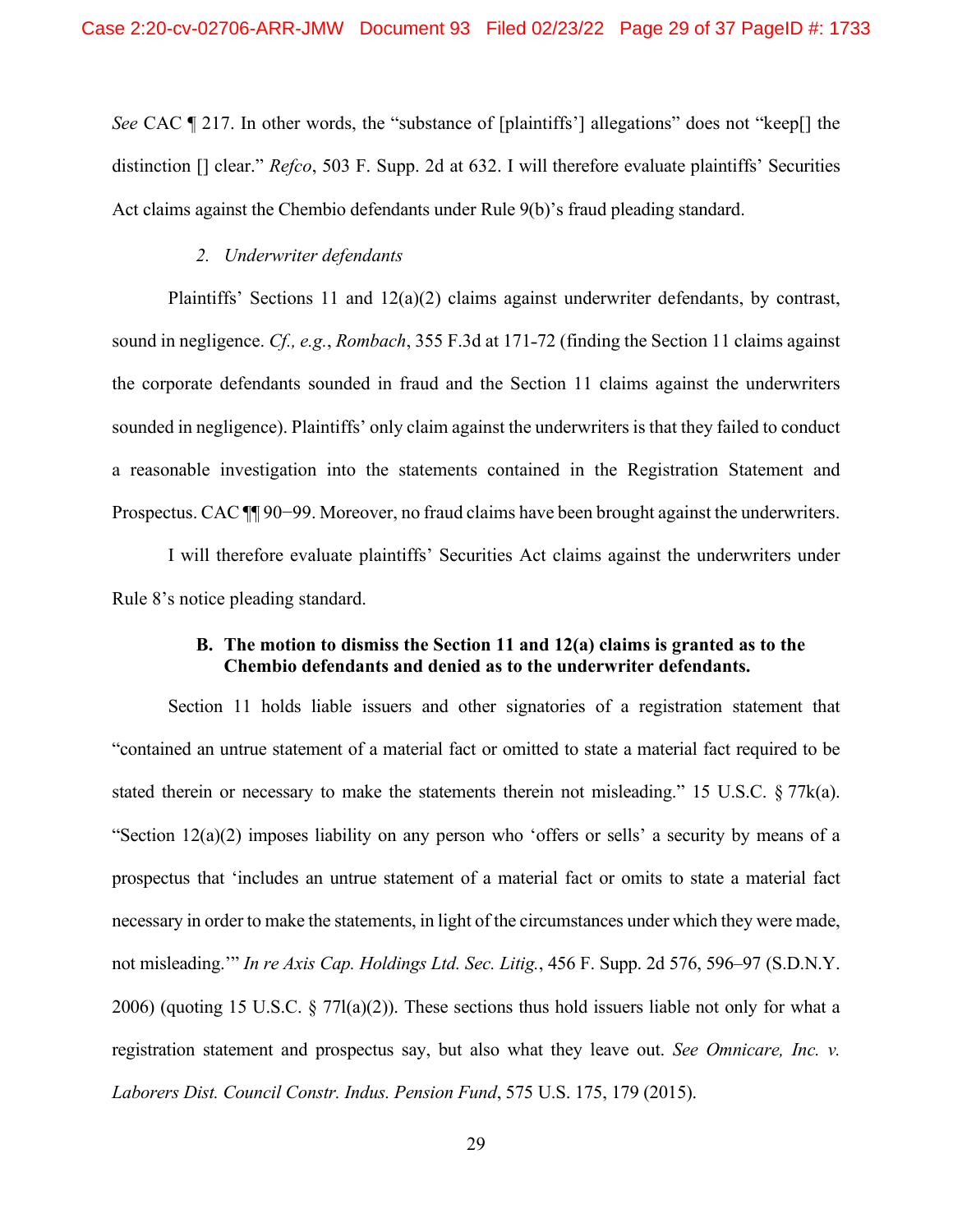Whether a statement is misleading is contextual: "[e]ven if statements are not literally false, the veracity of a statement or omission is measured not by its literal truth, but by its ability to accurately inform rather than mislead prospective buyers." *City of Coral Springs Police Officers' Ret. Plan v. Farfetch Ltd.*, No. 19-CV-8720 (AJN), 2021 WL 4481119, at \*8 (S.D.N.Y. Sept. 30, 2021) (internal quotations and citations omitted); *see also Lau v. Opera Ltd.*, 527 F. Supp. 3d 537, 551 (S.D.N.Y. 2021) ("An entirely truthful statement may provide a basis for liability if material omissions related to the content of the statement make it materially misleading." (citation and modifications omitted)); *In re Facebook*, 986 F. Supp. 2d at 515 ("The law is well settled that socalled 'half-truths'—literally true statements that create a materially misleading impression—will support claims for securities fraud." (citation and modification omitted)). Defendants are protected, however, if they have disclosed the exact risk at issue. *Rubinstein v. Credit Suisse Grp. AG*, 457 F. Supp. 3d 289, 296 (S.D.N.Y. 2020) ("A Section 11 claim fails as a matter of law when a registration statement warns of the exact risk that later materialized." (internal quotations and citation omitted)).

When pleaded in negligence, Section 11 is a strict liability scheme: "the buyer need not [plead] (as he must to establish certain other securities offenses) that the defendant acted with any intent to deceive or defraud." *Omnicare*, 575 U.S. at 179; *see also Herman*, 459 U.S. 381−82. When pleading in fraud, however, plaintiffs must allege intent to successfully plead a Section 11 claim. *See* Fed. R. Civ. P. 9(b); *UBS*, 752 F.3d at 183.

#### *1. Chembio defendants*

Plaintiffs assert that the Registration Statement—signed by the director defendants and defendants Page and Goldman, and incorporating the Prospectus—contained several materially misleading statements and material omissions. CAC ¶¶ 106–127. Because I have already found—in connection with plaintiffs' Section 10(b) Exchange Act claim—that based on insufficiently alleged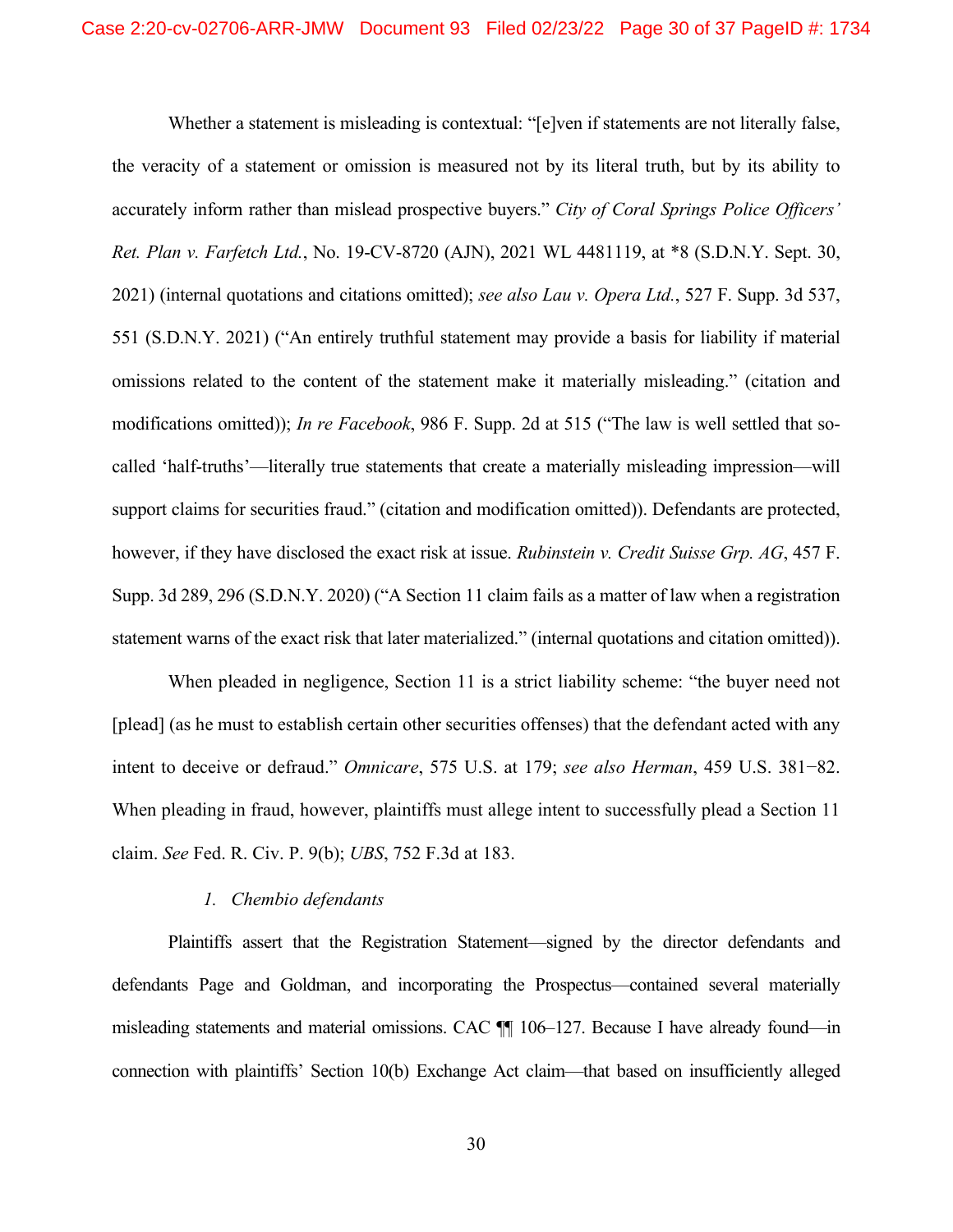scienter, the statements in the Registration Statement and the Prospectus do not support a compelling inference of fraud, *see* Discussion II, *supra*, defendants' motion as to the Chembio defendantsis granted.

### *2. Underwriter defendants*

To successfully plead a Section 11 claim under the negligence standard, plaintiffs must allege that (1) the underwriter defendants were in fact underwriters under the Securities Act, (2) plaintiffs purchased the registered securities, and (3) that a material misrepresentation or omission was made in the Registration Statement. *See*; *In re Citigroup Inc. Bond Litig.*, 723 F. Supp. 2d 568, 587 (S.D.N.Y. 2010); *see also* 15 U.S.C. §§ 77b(a)(11), 77k(a). To successfully plead a Section 12(a)(2) claim, plaintiffs must allege that (1) the defendant is a 'statutory seller'; (2) the sale was effectuated 'by means of a prospectus or oral communication'; and (3) the prospectus or oral communication 'include[d] an untrue statement of a material fact or omit[ted] to state a material fact necessary in order to make the statements, in the light of the circumstances under which they were made, not misleading.'" *In re Morgan Stanley*, 592 F.3d at 359 (alterations in original) (quoting 15 U.S.C. § 77l(a)(2)). Because the underwriter defendants argue only that there was no material misrepresentation or omission in the Registration Statement (including the Prospectus), only the third prongs of each standard—misleading statement or omission—are at issue here.<sup>13</sup> Without the

<sup>&</sup>lt;sup>13</sup> The underwriter defendants in this case joined Chembio's Motion to Dismiss, Defs.' Joinder in Mot. to Dismiss, ECF No. 85, which challenged plaintiffs' Sections 11 and 12(a)(2) claims only as to the untrue statement/material omission prongs, *see* Defs.' Mem. 17–24. The underwriter defendants have therefore waived any objection to these claims on the grounds that the Complaint insufficiently alleges that plaintiffs purchased the securities or that defendants were in fact underwriters for this transaction. *See Laface v. E. Suffolk BOCES*, No. 18-CV-1314 (ADS), 2019 WL 1959489, at \*8 (E.D.N.Y. May 2, 2019). Even absent waiver, however, the Complaint sufficiently pleads that the plaintiffs purchased the securities, *see* CAC ¶¶ 34–35, and that the underwriter defendants met the statutory definition by "market[ing] and underwr[iting] the May Offering and s[elling] Chembio common stock to investors," CAC ¶ 111; *see also* 15 U.S.C. § 77b(a)(11) (defining "underwriter").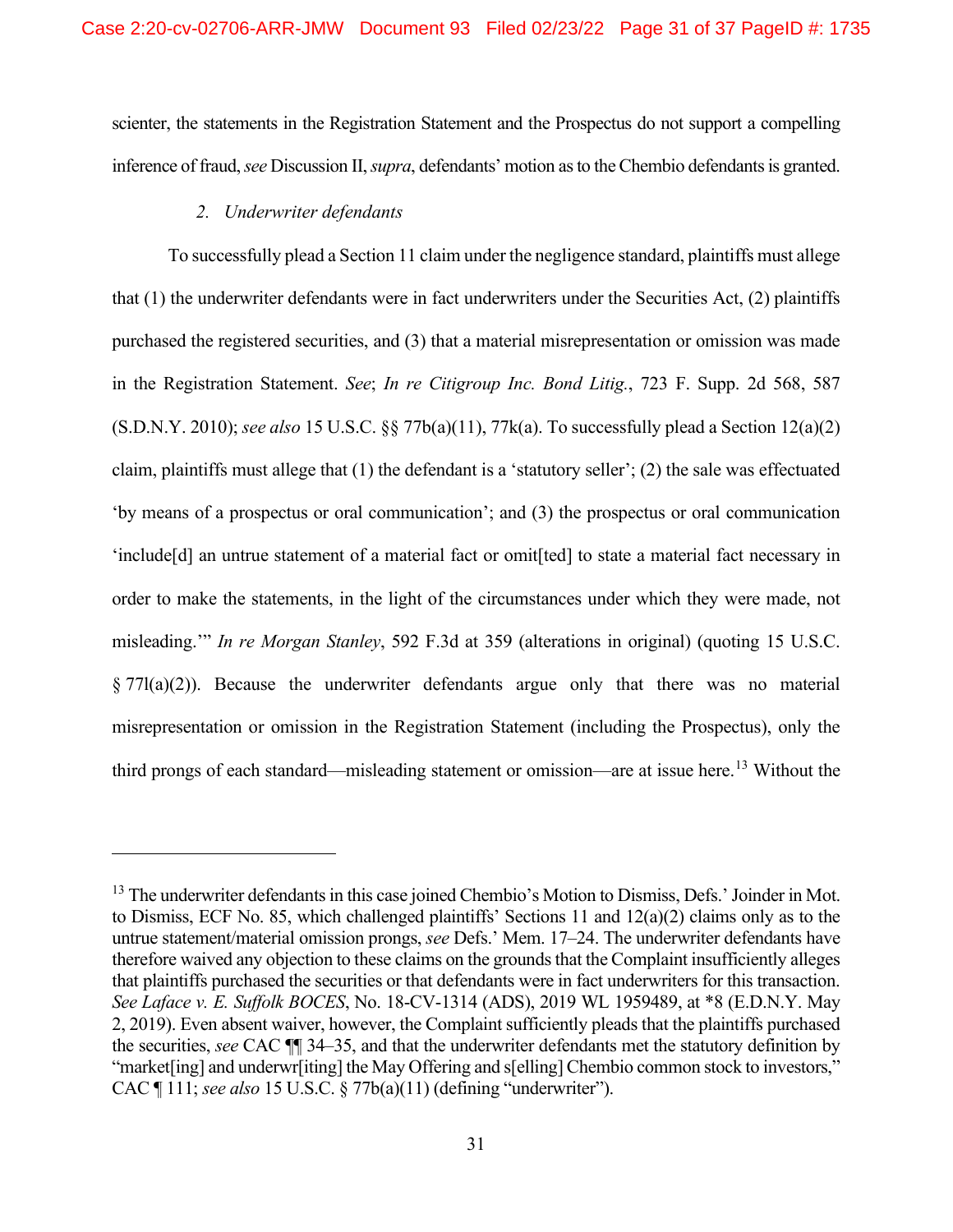heightened pleading standard, plaintiffs' pleadings need accord merely with Rule 8's notice pleading standard. *See In re Citigroup Inc. Bond Litig.*, 723 F. Supp. 2d at 586–87.

An untrue statement or an omitted fact is materially misleading if, in context, it is likely to mislead a reasonable investor. *In re Morgan Stanley*, 592 F.3d at 360. I analyze the allegedly fraudulent materials in their entirety, *Halperin v. eBanker USA.com, Inc.*, 295 F.3d 352, 357 (2d Cir. 2002), to determine whether "there is a substantial likelihood that the disclosure of the [untrue statement or] omitted material would have been viewed by the reasonable investor as having significantly altered the total mix of information already made available," *In re ProShares Trust Sec. Litig.*, 728 F.3d 96, 102 (2d Cir. 2013) (internal quotations, citation, and modifications omitted); *cf. Rubinstein*, 457 F. Supp. 3d at 295 (noting that a Section 11 claim may not be pleaded "with the benefit of 20/20 hindsight") (internal quotations and citation omitted). As materiality is a mixed question of fact and law, allegations of materiality are accepted at this stage, unless the alleged misstatements or omissions are "so obviously unimportant to a reasonable investor that reasonable minds could not differ on the question of their importance." *ECA v. JP Morgan Chase Co.*, 553 F.3d 187, 197 (2d Cir. 2009) (internal quotations and citation omitted).<sup>14</sup> Therefore, the key question here is whether the statements were misleading.

Turning first to whether the Registration Statement and Prospectus contained a misleading statement, plaintiffs highlight the following two excerpts:

1. "We refer to our infectious disease products, other than the [Test], as our legacy products. We expect to generate an immaterial amount of revenue from our legacy products for the foreseeable future, while we continue to focus on the manufacture and commercialization of the [Test]."

<sup>&</sup>lt;sup>14</sup> "The definition of materiality is the same for [sections 11 and  $12(a)(2)$  of the Securities Act] as it is under section 10(b) of the Exchange Act." *In re Morgan Stanley Info. Fund Sec. Litig.*, 592 F.3d 347, 360 (2d Cir. 2010).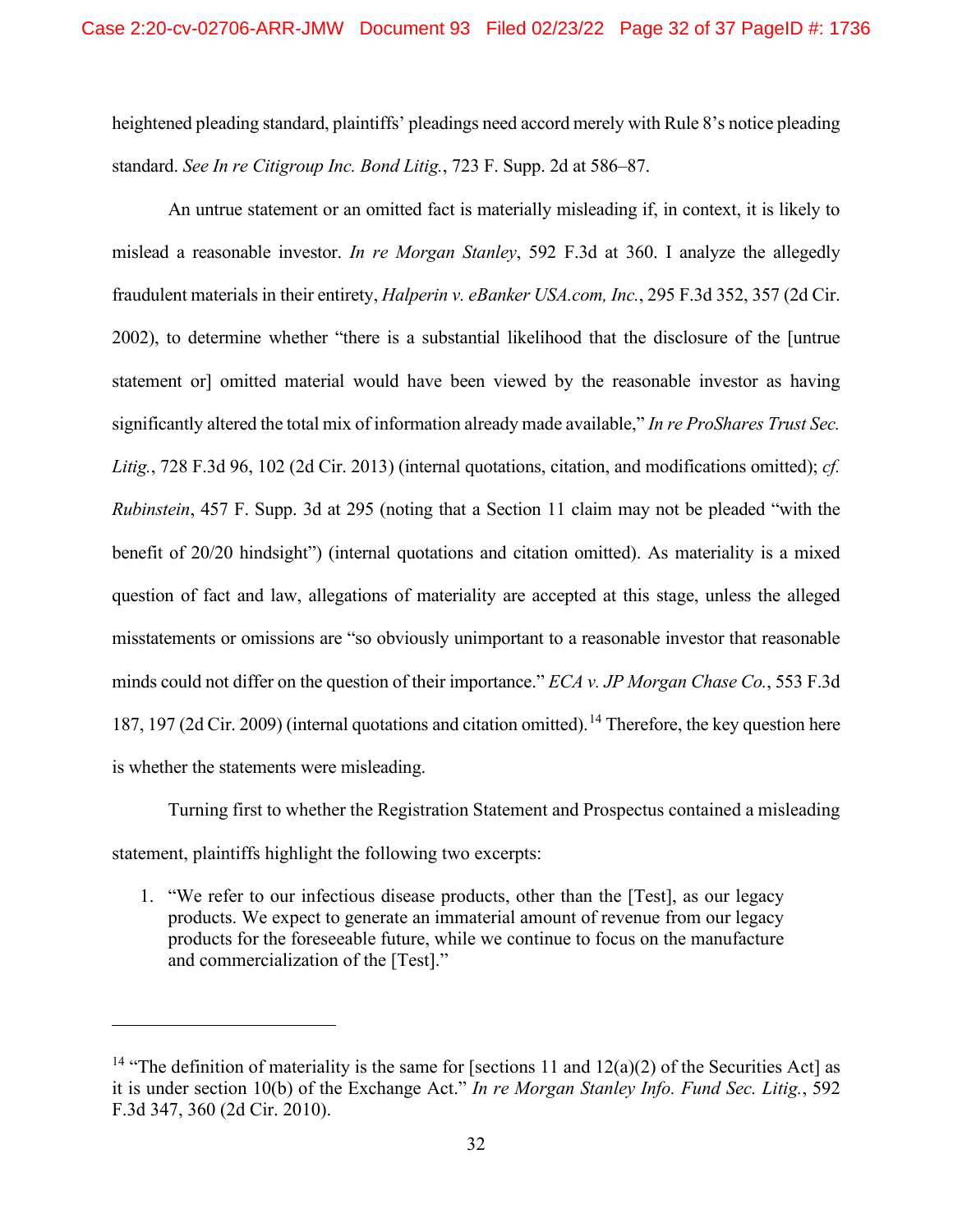2. "The speed with which we were able to develop a test for COVID-19 illustrates the DPP platform's applicability to new and emerging infectious diseases," and "illustrates our ability to expand our DPP technology into a broader range of tests."

CAC ¶¶ 70, 78–79. The first quote is a statement of opinion, which is actionable "only if the defendant's opinions were both false and not honestly believed when they were made." *Kleinman v. Elan Corp.*, 706 F.3d 145, 153 (2d Cir. 2013) (internal quotations and citation omitted). An opinion "is not misleading just because external facts show the opinion to be incorrect." *Omnicare*, 575 U.S. at 188. Plaintiffs do not allege that the signers of the Registration Statement (and incorporated Prospectus) did not believe this opinion and they have not pleaded any untrue statement of fact within this opinion. The second quote is insufficiently specific to be taken as a statement of fact. Rather, it is puffery, which describes "[s]tatements that are too vague or general to be relied upon" by a reasonable investor. *Okla. L. Enf't Ret. Sys. v. Papa John's Int'l, Inc.*, 444 F. Supp. 3d 550, 559 (S.D.N.Y. 2020); *see also Barilli v. Sky Solar Holdings, Ltd.*, 389 F. Supp. 3d 232, 251 ("Puffery is an optimistic statement that is so vague, broad, and non-specific that a reasonable investor would not rely on it, thereby rendering it immaterial as a matter of law." (internal quotations and citation omitted)). Therefore, neither of these statements is actionable.

Although plaintiffs have not adequately alleged that the Registration Statement and Prospectus contained a materially misleading affirmative statement, they have adequately alleged that these documents contained a material omission. "For an omission to be actionable, the securities laws must impose a duty to disclose the omitted information." *Resnik v. Swartz*, 303 F.3d 147, 154 (2d Cir. 2002). This duty can arise in the presence of "information that is necessary to prevent existing disclosures from being misleading" or an affirmative legal disclosure obligation. *In re Morgan Stanley*, 592 F.3d at 360. For the former, "once corporate officers undertake to make statements, they are obligated to speak truthfully and to make such additional disclosures as are necessary to avoid rendering the statements made misleading." *In re Par Pharm.,*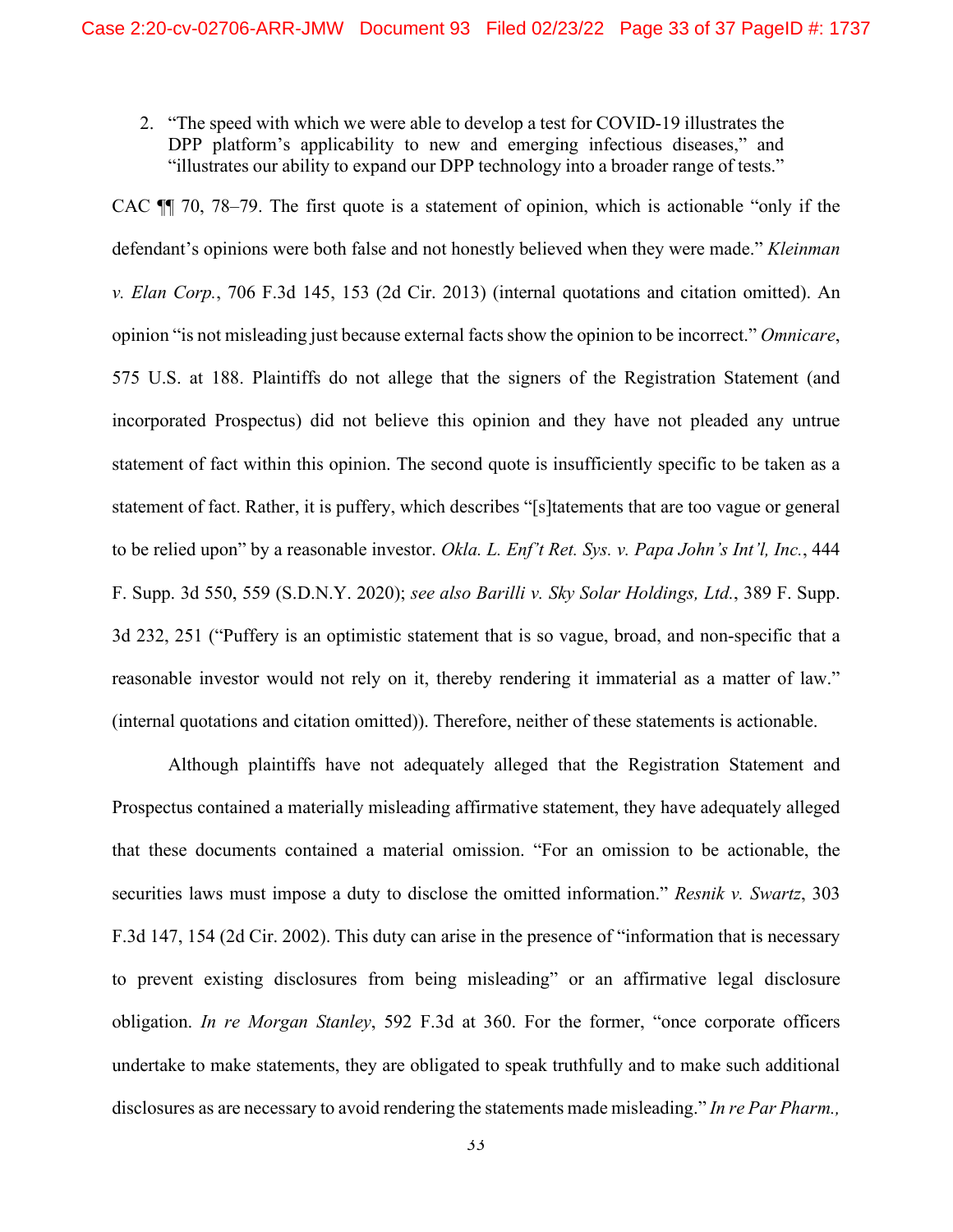*Inc. Sec. Litig.*, 733 F. Supp. 668, 675 (S.D.N.Y. 1990); *Lau*, 527 F. Supp. 3d at 551 ("[O]nce a party chooses to speak, it has a 'duty to be both accurate and complete'" (quoting *Caiola v. Citibank, N.A.*, 295 F.3d 312, 331 (2d Cir. 2002)); *see also In re Time Warner Inc. Sec. Litig.*, 9 F.3d 259, 268 (2d Cir. 1993) ("A duty to disclose arises wherever secret information renders prior public statements materially misleading[.]"). For the latter, plaintiffs point to the SEC's Regulation S-K—including Item 105—as relevant here. CAC ¶¶ 83–89. Item 105—formerly Item 50315—requires a corporation to "provide under the caption 'Risk Factors' a discussion of the material factors that make an investment" in a security "speculative or risky," and requires the discussion of each risk factor to "adequately describe[] the risk." 17 C.F.R. § 229.105.2. "Although there is scant caselaw on Item [105], the inquiry can be boiled down to whether the Offering Documents were accurate and sufficiently candid." *Panther Partners Inc. v. Jianpu Tech. Inc.*, No. 18-CV-9848 (PGG), 2020 WL 5757628, at \*7 (S.D.N.Y. Sept. 27, 2020) (internal quotations and citation omitted). Plaintiffs must demonstrate "*actual* knowledge" of a risk to sufficiently allege an Item 105 violation. *Rubinstein*, 457 F. Supp. 3d at 300.

Plaintiffs plead that defendants made a material misstatement by declaring in the Registration Statement and Prospectus that the Test was 100% accurate after eleven days while omitting to disclose the other data in Chembio's possession that indicated a lower accuracy. *See, e.g.*, CAC ¶¶ 19, 74. Plaintiffs allege that despite "the [increasing] risk and uncertainty of having the EUA revoked . . . as a result of the FDA communication," defendants failed to disclose "that [the] data underlying Chembio's EUA application was overstated and inconsistent with that of

<sup>&</sup>lt;sup>15</sup> Effective May 2, 2019, the SEC relocated former Item  $503(c)$  to Item 105 "without substantively changing the underlying disclosure requirements." FAST Act Modernization and Simplification of Regulation S-K, 84 Fed. Reg. 12674-01, 12688, 12712.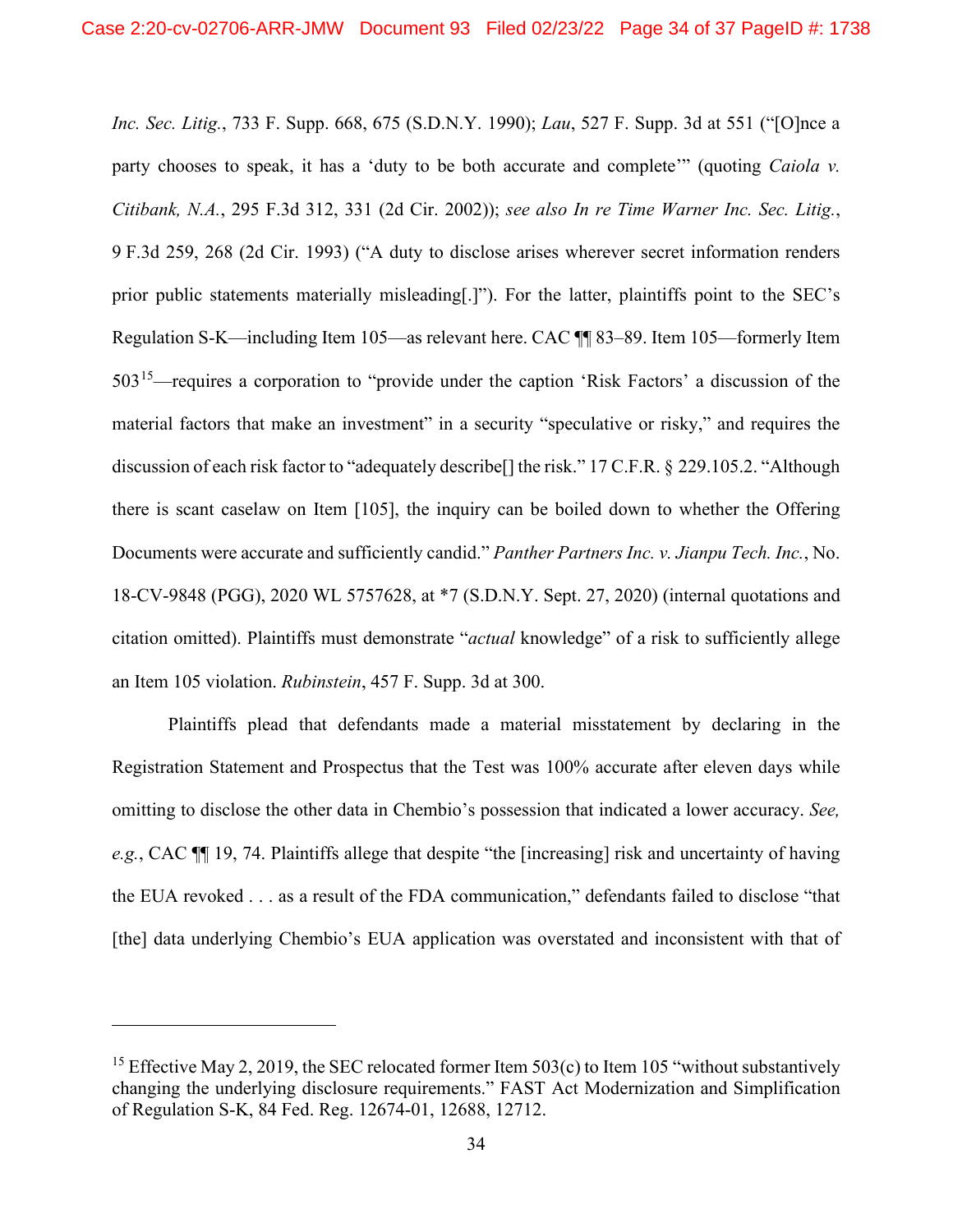independent evaluations." *Id.* ¶ 74. Defendants argue that plaintiffs' allegations about the accuracy of Chembio's data have no foundation. Defs.' Reply in Further Supp. Mot. to Dism. 12 ("Reply").

I find that, at this stage of the proceeding, plaintiffs have sufficiently pleaded that the NCI and RUMC data contradicted Chembio's claim that the Test was 100% accurate after eleven days, and that Chembio knew this on April 29. I reach this finding by comparing competing inferences. Plaintiffs infer that the gap between the aggregate numbers in Chembio's data and the aggregate numbers in the NCI and RUMC data make it more likely than not that the Test was not in fact 100% accurate after eleven days. Pls.' Opp'n at 21–23. Defendants counter that the gap in the aggregate numbers between the datasets has no bearing on the specific accuracy figures for eleven days. Reply at 12. The inference defendants appear to draw is that it is more plausible that, across the NCI and RUMC data, the accuracy of the Test remained 100% for eleven days, while the aggregate numbers were brought down by the Test's decreased accuracy on days before or after eleven days. At the motion to dismiss stage, I take all reasonable inferences in plaintiffs' favor. I must therefore assume that the provision of the NCI data to Chembio by April 30—and Chembio's possession of other data that the FDA said contradicted Chembio's initial data on the Test's accuracy—put Chembio on notice that it was incorrect to declare in its Registration Statement (including the Prospectus) that the accuracy of the Test was 100% after eleven days.

Applying the above to the Complaint, I find that plaintiffs have sufficiently pleaded an actionable failure to disclose under Item 105. This contradictory data clearly cast doubt on the future of the EUA.<sup>16</sup> Accordingly, the Registration Statement did not disclose one of the most

<sup>16</sup> Defendants cite *In re Tempur Sealy International, Inc., Securities Litigation*, No. 17-CV-2169 (LAK), 2019 WL 1368787 (S.D.N.Y. Mar. 26, 2019), where the court concluded that plaintiffs' allegations of defendants' knowledge would have required "clairvoyance and a secret window into the corporate thinking and workings" of the customer. Reply 25 (quoting *In re Tempur Sealy Int'l*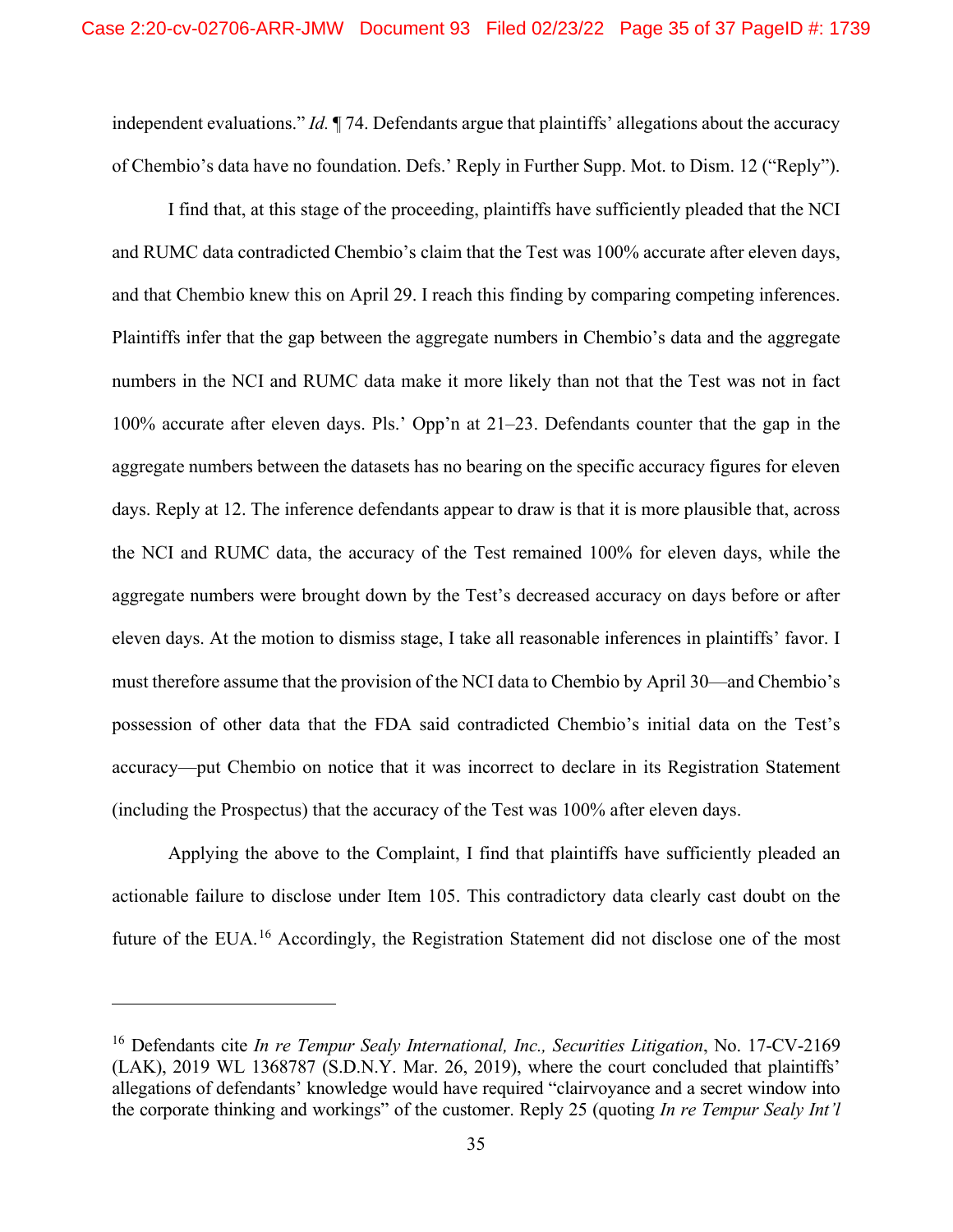significant risks to Chembio's business: the potential loss of sales and marketing authorization in the United States for their flagship product.

Defendants argue that the Registration Statement contained sufficient cautionary language warning of the risk of the EUA being revoked. Defs.' Mem. 22–24. Defendants say it is generally known that an EUA can be revoked and point to the warning in the Registration Statement that "[t]he FDA has established certain conditions that must be met to maintain authorization under an EUA." Defs.' Mem. 8–9, 20 n.7. I find this cautionary language to be insufficient because the warnings do not directly address the risk of revocation of the EUA based on the accuracy of the Test coming into question. *See* CAC ¶¶ 72–77. Here, there was a particular reason to be concerned that the EUA might be revoked, a specific risk not covered by such a boilerplate warning, *see Barilli*, 389 F. Supp. 3d at 261 ("Adequate cautionary language must be 'tailored to the specific future projections, estimates or opinions in the [document] which the plaintiffs challenge," (quoting *Slayton v. Am. Express Co.*, 604 F.3d 758, 772 (2d Cir. 2010)); *see also City of Omaha*, 450 F. Supp. 3d at 399 (S.D.N.Y. 2020) ("[V]ague disclosures of general risks will not protect defendants from liability." (internal quotations and citation omitted)).

The motion to dismiss the Securities Act claims against the underwriter defendants is therefore denied.

# **IV. The Control Person Claims Are Dismissed.**

Section 15 of the Securities Act and Section 20 of the Exchange Act both impose liability on entities or individuals who "controlled" those responsible for primary violations under their respective statutes. *See* 15 U.S.C. § 77o; 15 U.S.C. § 78t(a). As I have already found that plaintiffs have failed to

*Inc., Sec. Litig.*, 2019 WL 136787, at \*8). No such x-ray vision was alleged or needed here. Defendants had in their possession information that supported a reasonable inference of a likely risk.